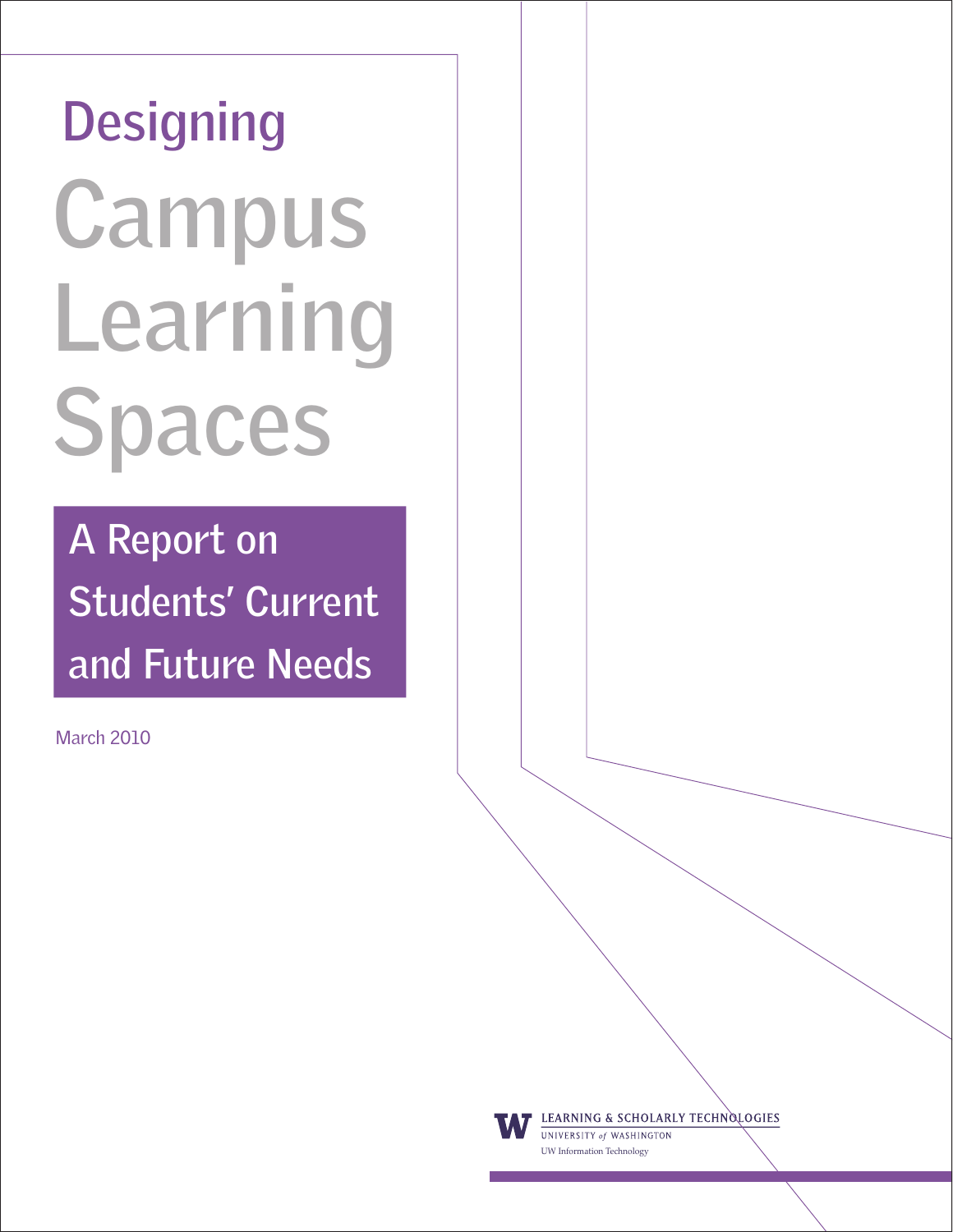#### **Authors:**

Janice Fournier, PhD, Research Scientist, Learning & Scholarly Technologies (LST), UW Information Technology

Cara Lane, PhD, Research Scientist, LST, UW Information Technology

Henry Lyle III, PhC, Research Associate, LST, UW Information Technology

#### **Project Team:**

Jason Civjan, User Experience Designer, LST, UW Information Technology

Tyler Fox, Instructional Technologist, LST, UW Information Technology

Gregory Koester, Project Manager, LST, UW Information Technology

Lauren Manes, User Experience Designer, LST, UW Information Technology

Jacob Morris, Client Services Manager, LST, UW Information Technology

Karalee Woody, Director of Operations, LST, UW Information Technology

#### **Acknowledgements:**

The research project detailed in this report was undertaken at the behest of the Computing Services Replacement Space Work Group. This group was formed to plan for the closure of Mary Gates Hall Computing Resource Center (MGH CRC) and to develop plans for enhancements to other campus spaces to meet the needs currently being met by the MGH CRC. We would like to thank the Work Group members for their support of this project.

We offer special thanks to Richard Ells from UW Information Technology for taking several of the photographs featured in this report. We would also like to acknowledge the contributions of our excellent student staff, especially Jason Gordon for editing, Cathy Wu for formatting and visual design, and Nicole Wedvik and Galib Mirza for building the figures.

©2010, Learning & Scholarly Technologies, UW Information Technology, University of Washington, Seattle, WA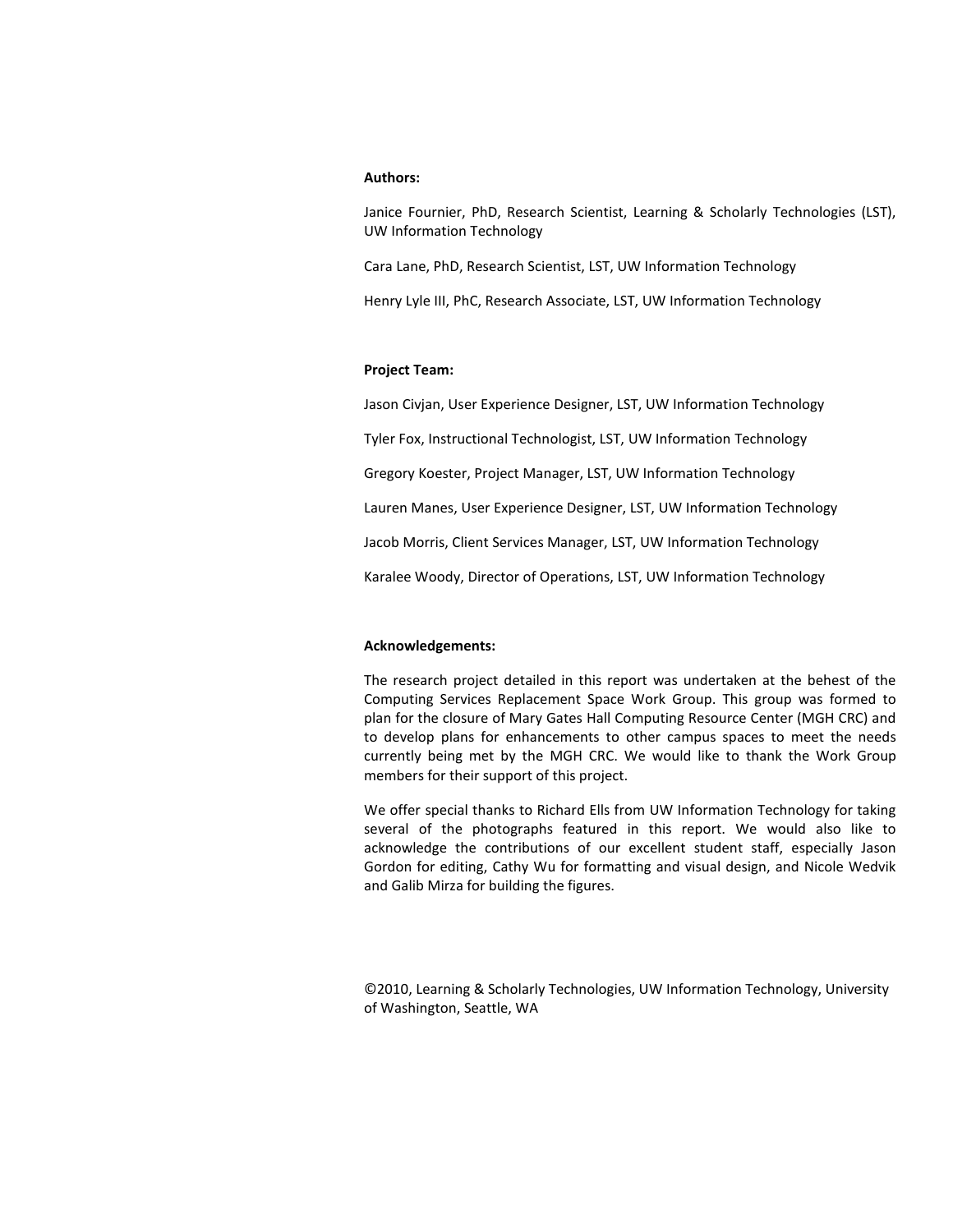#### **EXECUTIVE SUMMARY**

Historically, the University of Washington (UW) has met students' computing needs by supporting general-access computing centers. Given the changing landscape of technology use and the high demands for campus spaces, Learning & Scholarly Technologies (LST), the unit within UW Information Technology responsible for managing these centers, is transitioning to a new model of computing support. This new model offers a hybrid of traditional general-access computing services and innovative solutions to better support students' use of laptops, netbooks, and other devices. In order to facilitate this transition and to meet the computing and studying needs of students at the UW, LST gathered survey and focus group data in autumn 2009 from over 3,250 students.

Our data show that students tend to use Mary Gates Hall Computing Resource Center (MGH CRC) for quiet, independent work and the Learning Commons in Odegaard Undergraduate Library (OUGL) for both independent and collaborative activities. However, the study did not focus exclusively on the two large computing centers managed by LST. We also found that laptop ownership among students is high: 93% of survey respondents reported owning a laptop and/or netbook, yet only 35% of this group frequently brought this equipment to campus. Data also show that students would like to see improvements to a variety of campus spaces to better support their computing and studying needs. Students emphasized the importance of (1) electrical outlets for charging laptops, (2) quiet areas to work without distraction, (3) evening access, and (4) comfortable furniture. In focus groups, students also described specific environmental features that best accommodated individual or group work.

This report provides valuable information for anyone involved in designing or managing any type of campus learning space, from student lounges and cafés to computer centers and libraries. Based on our findings, we make the following recommendations to the UW community: (1) continue to provide general-access computers and access to high-end software, (2) minimize obstacles to laptop use, (3) provide dedicated spaces for quiet, independent study, (4) establish or enhance spaces for collaborative work, (5) design mixed-use spaces thoughtfully so that students can readily assess which types of activities are encouraged in what areas, (6) increase access to printing, (7) consider aesthetics and comfort when designing student spaces, and (8) continue to involve students in all stages of the design process for new spaces.

Learning & Scholarly Technologies is transitioning to a new model of student computing support. This new model offers a hybrid'of traditional' general-access computing'services'*and\$* new solutions to better support students' use of laptops, netbooks, and other devices.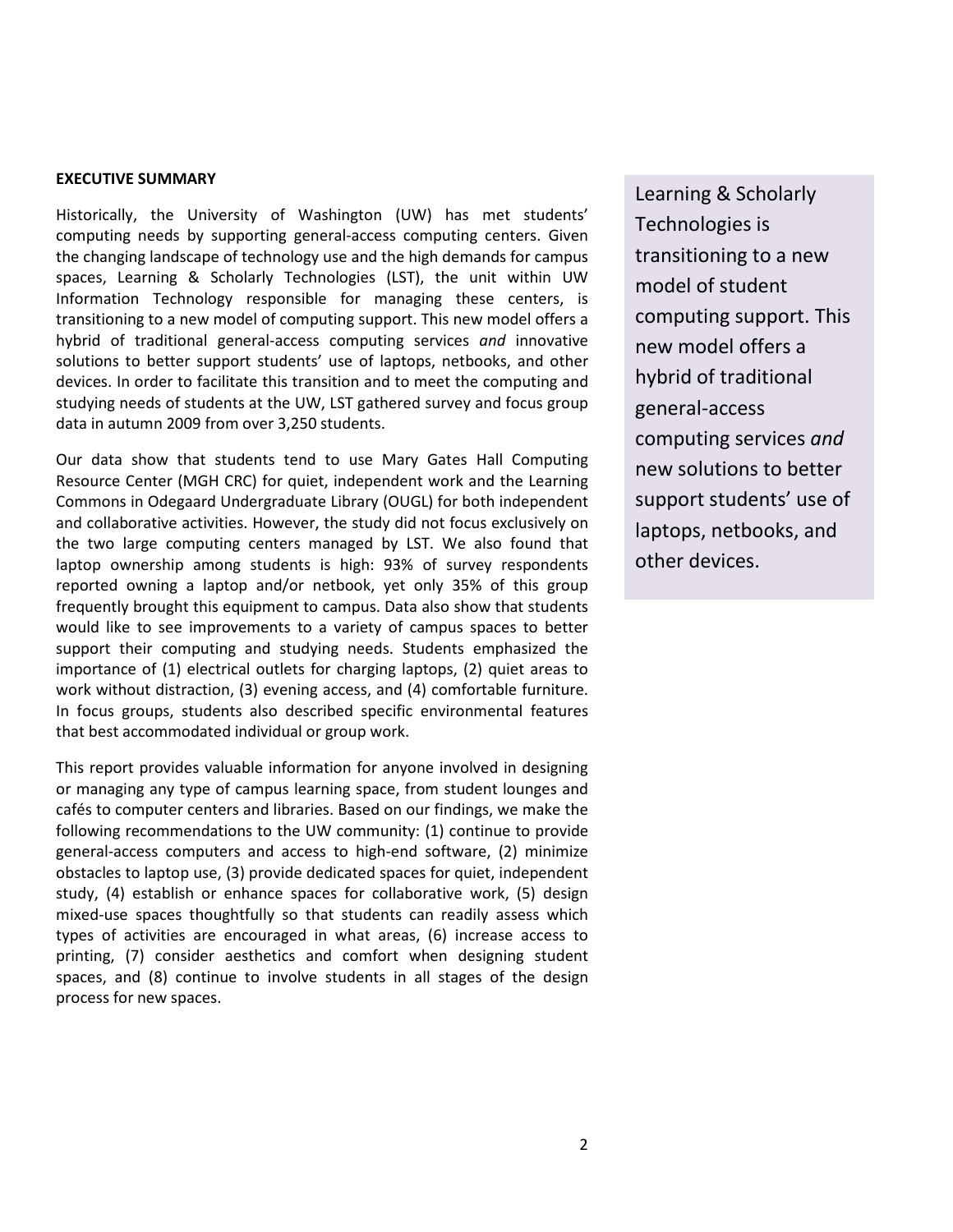

Students working in OUGL Learning Commons.

## THE NEED FOR NEW CAMPUS COMPUTING SOLUTIONS

Colleges and universities around the globe are continuously assessing the best ways to meet students' computing and studying needs. For the past several years, there has been widespread debate in the educational technology community about the future of campus computing centers. Some institutions are moving away from traditional computing centers with rows of individual computers to more varied learning spaces, with flexible furniture and new use policies. At Emory University, for example, a traditional' computing' center' was' redesigned' to' provide' both' individual' computer' access' and' differently' configured' spaces' and' technologies' to' facilitate collaborative work. In addition, Emory provided comfortable furniture, did not discourage noise, and allowed food and beverages (Cattier). Other universities have implemented similar changes. At the University of Rochester, research on student needs resulted in a redesign of study and computing areas in the library to provide comfortable, colorful, and flexible work areas that could accommodate individual or group work (Carleson). At the University of Wisconsin, Milwaukee (UWM) minor changes were made to hours, staffing levels, and policies to allow more flexibility in the use of their computing centers. UWM also observed that their traditional computing centers continued to be in high demand (Shaefer).

At the UW, LST provides a combination of large campus computing centers (OUGL' Learning' Commons' and' MGH' CRC)' and' distributed' workstations' ("Access+") in libraries across campus, all funded by the Student Technology Fee Committee. LST also supports student use of personally-owned laptops and computers through our Computer Vet service. This service provides free. technical support to students, including assistance updating operating systems, establishing legal peer-to-peer file sharing, and installing anti-virus software. In addition, LST has worked with campus partners to provide environments that support laptop use. In 2009 we collaborated with UW Libraries to convert a computer classroom on the first floor of OUGL into a laptop and study alcove for students.

In June 2010 one of our two large general-access computing centers, MGH CRC, will close. Instead of moving this computing center to a new location, LST is working with campus partners to develop new solutions. While LST will continue to provide one large general-access computing center (OUGL Learning Commons) and numerous distributed Access+ workstations, we are also identifying a combination of new spaces and services on campus that will support students' use of their own hardware (laptops, netbooks, or other devices).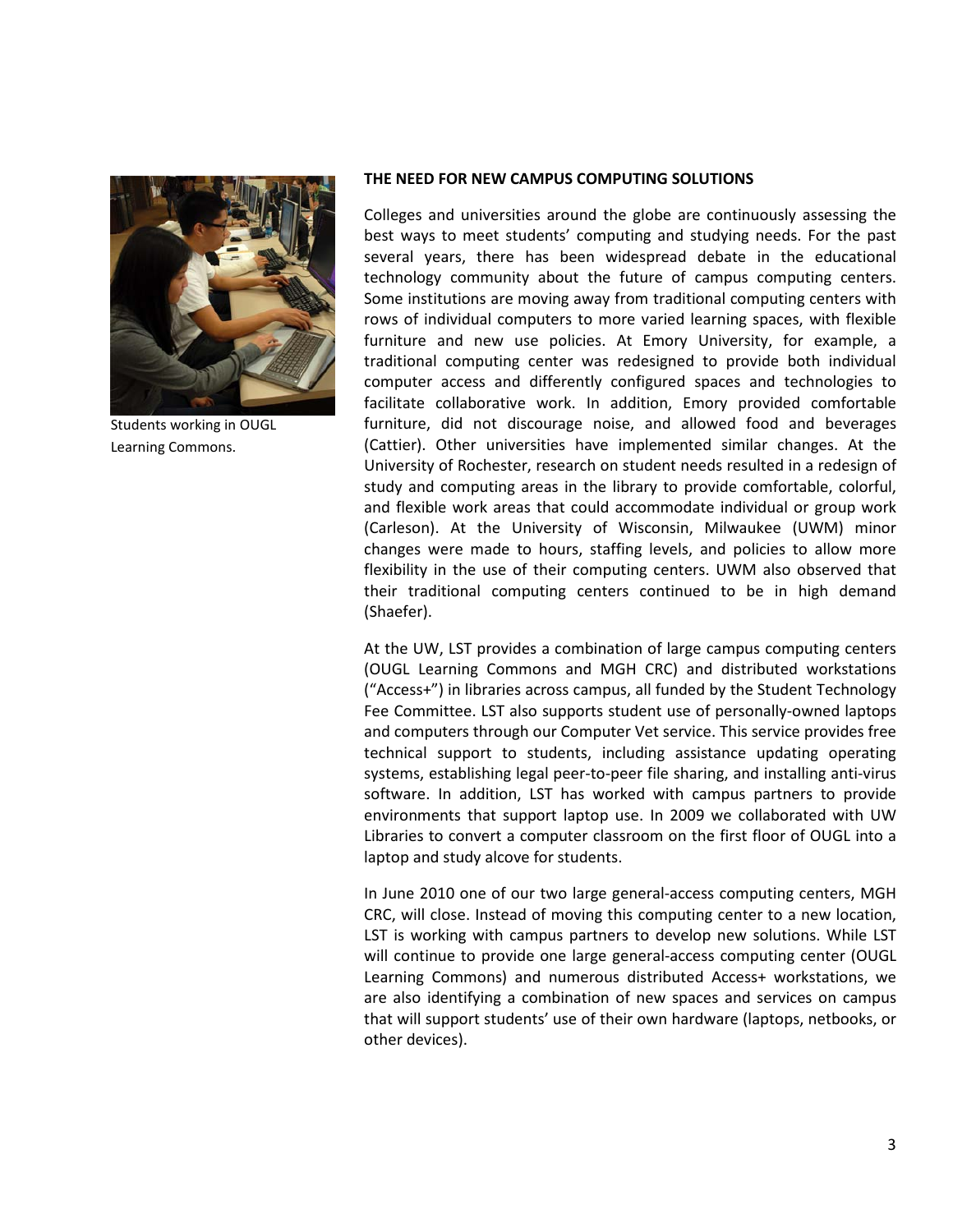These impending changes provided a valuable opportunity for LST to gather information from students that would help us smoothly transition to a new service model. Specifically, we wanted to know how students were using laptops and other mobile devices on campus, how they were using existing computing centers, and what changes students desire going forward. To this end, LST conducted both an online survey and focus groups in autumn 2009. The information gathered provides a portrait of how students currently use UW-provided and personal computers while on campus, the obstacles they encounter when using these resources, and their current and future needs. In this report we present our findings and offer recommendations for meeting students' needs in new and existing student spaces.

The closure of MGH CRC is just one of several major alterations to student spaces planned for the UW central campus over the next few years. Most significantly the Husky Union Building will close in July 2010 for a two-year renovation. Other large projects include the construction of a new advising center in MGH (in the space vacated by the CRC) and the development of a Research Commons in Allen Library. In addition, UW Libraries and various campus partners are currently envisioning possibilities for OUGL. While these changes will ultimately result in improved spaces and services for students, their short-term impact will be to decrease student space for studying and computing while improvements are underway. The latter pattern makes the efficient use of central campus spaces particularly important over the next few years. This report presents valuable information that can help members of the UW community provide spaces to meet students' studying and computing needs, whether as part of major renovation projects or through minor changes to enhance existing spaces. The information we provide will help the UW community make the most effective use of a variety of spaces where students work, whether those spaces are cafés and eateries, lounges and study alcoves, computing centers, libraries, building foyers, or other campus locations.

#### DATA COLLECTION AND ANALYSIS

The data analyzed for this report include survey data, comments and sketches collected during focus groups, and log data from LST's computing centers. Using an online survey method gave us the ability to collect information about students' computing and work needs from a large number of participants, allowing us to identify general patterns. The focus group protocol helped us learn about specific aspects of spaces that students liked or disliked, and allowed student participants to sketch their

Specifically, we wanted to know how students were using laptops and other mobile devices on campus, how they were using existing computing centers, and what changes students desire going'forward.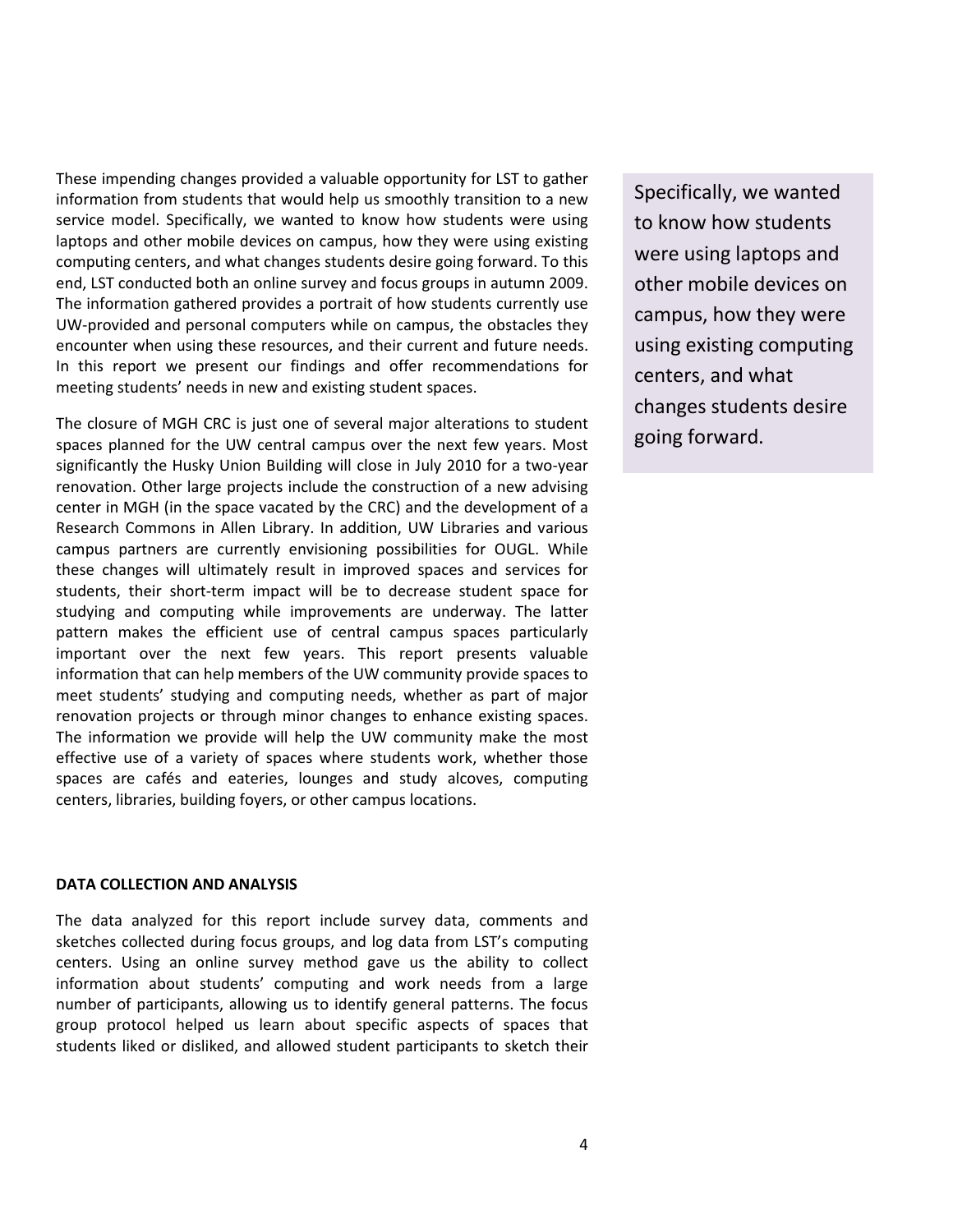# **Online Survey:**

3,250 students responded

# **Focus Groups:**

24 students participated

# **Usage Data:**

28,353 unique users

ideal computing and work spaces in specific contexts. Finally, the computing centers usage data allowed us to look at actual patterns of use. These three sources of data were chosen to provide the most complete picture of students' current and future needs.

# **Student Technology Experience Survey**

LST sent an email to all students of record at UW's main campus in Seattle asking them to take our Student Technology Experience Survey, a confidential online survey. We also posted signs advertising the survey in campus computing centers and other student spaces. Participants were offered a chance to win one of ten \$25 gift certificates from the University Bookstore for taking the survey. Students' contact information for the drawing was not directly connected to survey results.

The survey included 37 questions and was divided into four sections. The first section, "Technology Use," asked participants if they owned a desktop computer, laptop computer, and/or netbook. It also included questions about their use of laptops and netbooks on campus. The second section, "Computing Centers," asked participants about their use of MGH CRC and OUGL Learning Commons. In the third section, "The future of public spaces at the UW," participants were asked to rate how difficult it was for them to find a space to do school work, and how important different features of public spaces (e.g., availability of printing) were for their computing and studying needs. The fourth and final section, "Demographics," asked for participants' class standing, department, and other general information.

The analysis sample was comprised of 3,250 students, of which 64% were undergraduates, 32% were graduates, and 4% "other." In addition to running descriptive statistics on the sections above, we conducted analyses comparing groups based on the frequency with which they brought their laptop to campus (never, rarely/sometimes, and most of the time/always) and class standing (undergraduate and graduate). Nine of the questions on the survey allowed students to write-in comments in response. We conducted a content analysis of this qualitative data.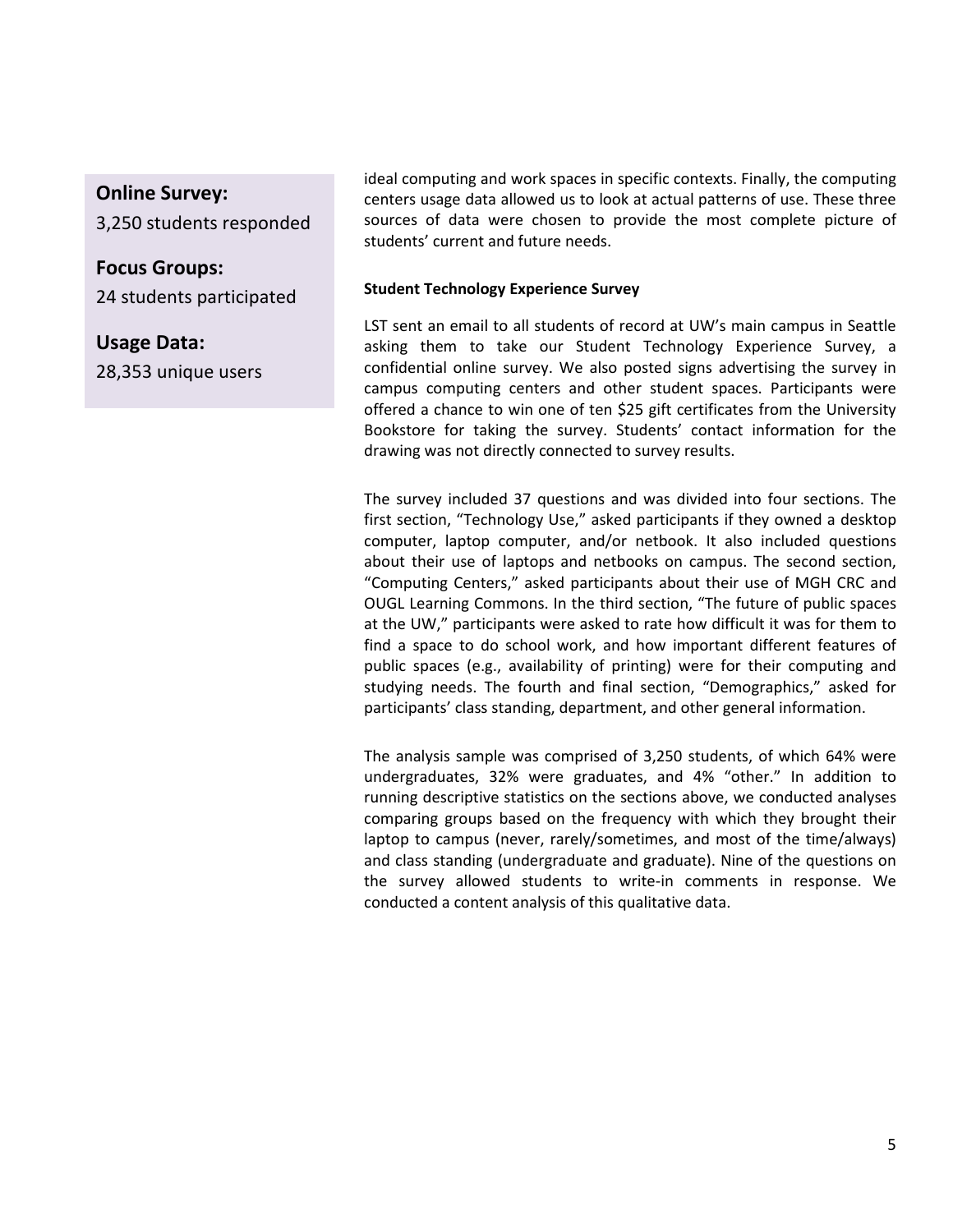# **Design Sessions**

Survey participants who completed the separate entry for the drawing were asked if they would like to be contacted about participating in focus groups to help design new campus computing spaces. Based on their class standing, computing habits, and availability, we invited students from this sample and student staff working in LST computing centers to participate in focus groups. Students who completed the focus groups (except for LST student) staff) were offered a \$10 credit on their Husky cards as compensation for their time. A total of 24 students (16 from survey drawing sample; eight from LST) participated in four focus groups.

The focus groups were scheduled for ninety minutes and structured as a participatory design session. Participants were presented with four scenarios and asked to describe the ideal environment that would support completing the tasks associated with each scenario (e.g., completing a solo class project that will take several hours of focused work; coordinating a collaborative project among yourself and three classmates). If they did not spontaneously do so, participants were prompted to describe the kind of furniture, lighting, noise levels, and other similar features in their ideal environment, and what they carried with them or what was nearby. Photos representing a wide range of workstations, furniture configurations, lighting options, and partitions from a variety of institutions were mounted on the walls of the room in which the focus group was held; participants were encouraged to refer to these photos as they described the kinds of features that would or would not be included in their ideal environment. Participants were also given paper and pens to sketch their ideas.

# **Computing Centers Usage Data**

On a quarterly basis, LST captures the total number of logins for both of our computing centers and for the Access+ workstations in libraries. To get a count of unique users, we also count how many different UW NetIDs are used to login to each center or workstation. We then analyze this data to determine the average number of logins or users per machine available, or per hour a facility is open. In this report, we share data from autumn 2009, when we recorded a total of 28,353 unique users across our various spaces and services.



Photos provided both inspiration and reference points for discussion.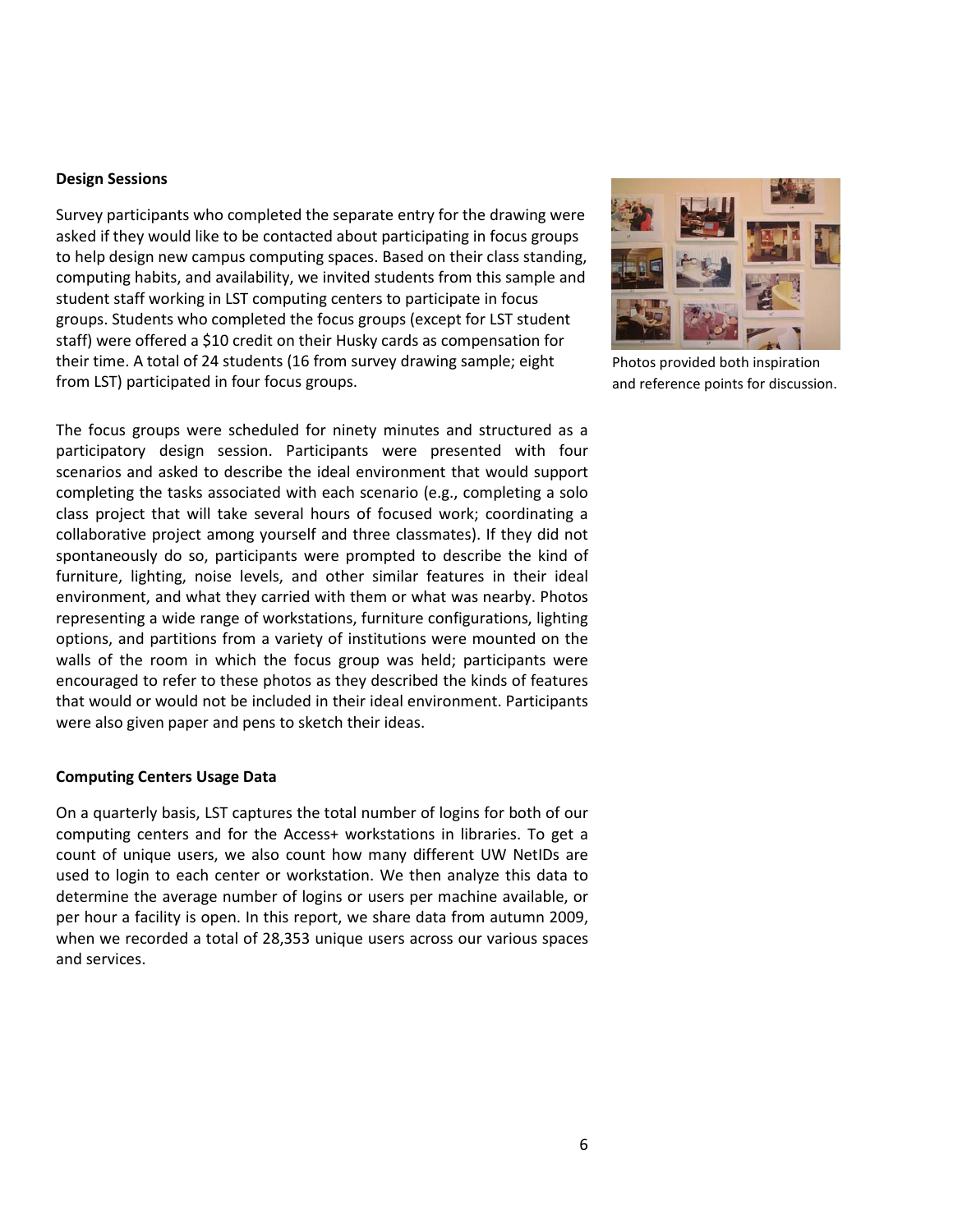

MGH CRC: Students value the enclosed, quiet environment of the CRC, especially for individual work.

# **FINDINGS**

# **Use of Campus Computing Centers**

Before beginning our discussion of findings related to computing centers, we will first provide some context by offering a basic description of MGH CRC, OUGL Learning Commons, and Access+ workstations. MGH CRC is a 180-workstation computing center that provides students with access to high-end software (e.g., Adobe Creative Suite, video-editing software, SPSS, and others), technical support, and printing and plotting services. MGH CRC is centrally-located, with close proximity to advising, other student services, and classrooms. MGH CRC has an enclosed, quiet environment, with large work areas around each computer station and plentiful natural lighting. It is open Monday through Friday from 8:00 AM to 6:00 PM.

OUGL Learning Commons is an open-space 360-workstation computing center that, in addition to providing the same software and services as MGH CRC, is co-located with library resources. OUGL Learning Commons is a hub of student activity with a variety of work areas for students, including specialized technology studios used for collaboration, working with digital audio, and presentations. OUGL Learning Commons is open 24 hours a day during the week, with slightly reduced hours on weekends.

In addition, LST currently supports 200 Access+ workstations in several libraries. These workstations allow students to access their email, the Internet, library databases, and select software (Microsoft Office and academic research software). Several departments also provide separate computing centers for their students.

The computing centers and distributed Access + workstations managed by **LST** are *heavily used by students.* Figure 1 (see Appendix) shows the number of unique users that logged into the MGH CRC, OUGL Learning Commons, and Access+ workstations last quarter (autumn 2009). Across all LST-managed spaces and systems, 28,353 users logged in at least once during the quarter; this number is equivalent to more than two-thirds of the total student body. Figure 2 (see Appendix) shows the total logins for these computing centers and workstations. Together these data demonstrate that students are repeat users of LST-managed computing centers and workstations. For instance, OUGL Learning Commons had an average of 10 logins per unique user during the quarter.

Heavy use of these computing centers has persisted over time. Use of OUGL Learning Commons has remained steady over the past five years: 16,508 unique users visited OUGL in autumn 2005, compared with 16,665 in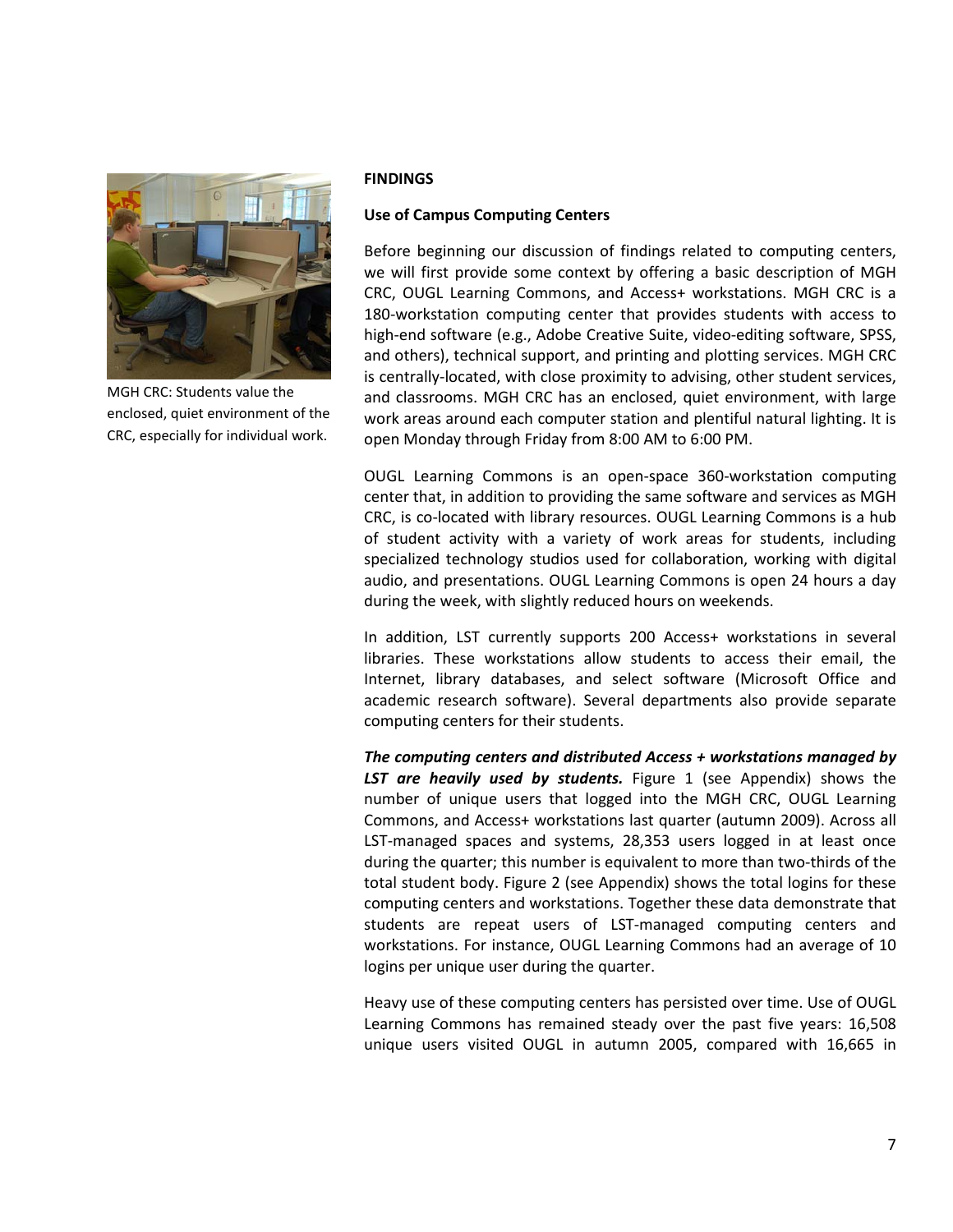autumn' 2009. While use of MGH CRC has dropped during this same time period (10,114 unique users visited the facility in autumn 2005, compared with 8,014 in autumn 2009), this difference is due to a decrease in hours in 2008 that eliminated evening access. When we look at the average number of users in MGH CRC by hours open, we see an increase over time (see Appendix, Figure 3). These data demonstrate that a substantial number of students continue to seek regular access to campus computers.

To better understand how students are using the LST computing centers, we included an item on the survey that asked students to select all of the activities that they "typically do" in these facilities. The results suggest *important distinctions between MGH CRC and OUGL Learning Commons in* **the kinds of work conducted.** In both spaces the highest percentage of student respondents reported that they work alone—91% in MGH CRC and 88% in OUGL Learning Commons (see Appendix, Figures 4 and 5). In OUGL Learning Commons, however, 56% of students reported also working with others, while only 20% of MGH CRC users reported the same. In addition, users of OUGL Learning Commons more often reported using (32%) or recharging (19%) a laptop or netbook compared with 12% and 10%, respectively, of MGH CRC users. These data suggest that *students working* in MGH CRC are more likely to work alone and to use UW-provided *computers exclusively* than are students working in OUGL Learning Commons.

While the hardware, software, and services that MGH CRC and OUGL Learning Commons provide are the same, these computing centers have different environmental characteristics that impact how they are used. Another item on the survey asked students how important various factors were to their decision to use each space; they rated these features on a scale of low importance (1), medium importance (2), and high importance (3). For MGH CRC the top four reasons for visiting were: little or no wait time for a computer (mean of 2.58); location (2.48); good lighting (2.39); and a quiet environment (2.37). For OUGL Learning Commons, the top four were: location (2.52), printing (2.37), and a tie between good lighting and room to spread out papers and books (2.35). Figures 6 and 7 (see Appendix) show the complete ranking of items. These responses indicate that *some of* the unique features of MGH CRC, specifically the "quiet environment" and "little or no wait time," are highly valued by students.

Students' written comments about their use of MGH CRC and OUGL Learning Commons echoed many of the same patterns described above.

Data suggest that students working in MGH CRC are more likely to work alone and to use UW-provided computers exclusively than are students working in **OUGL Learning** Commons.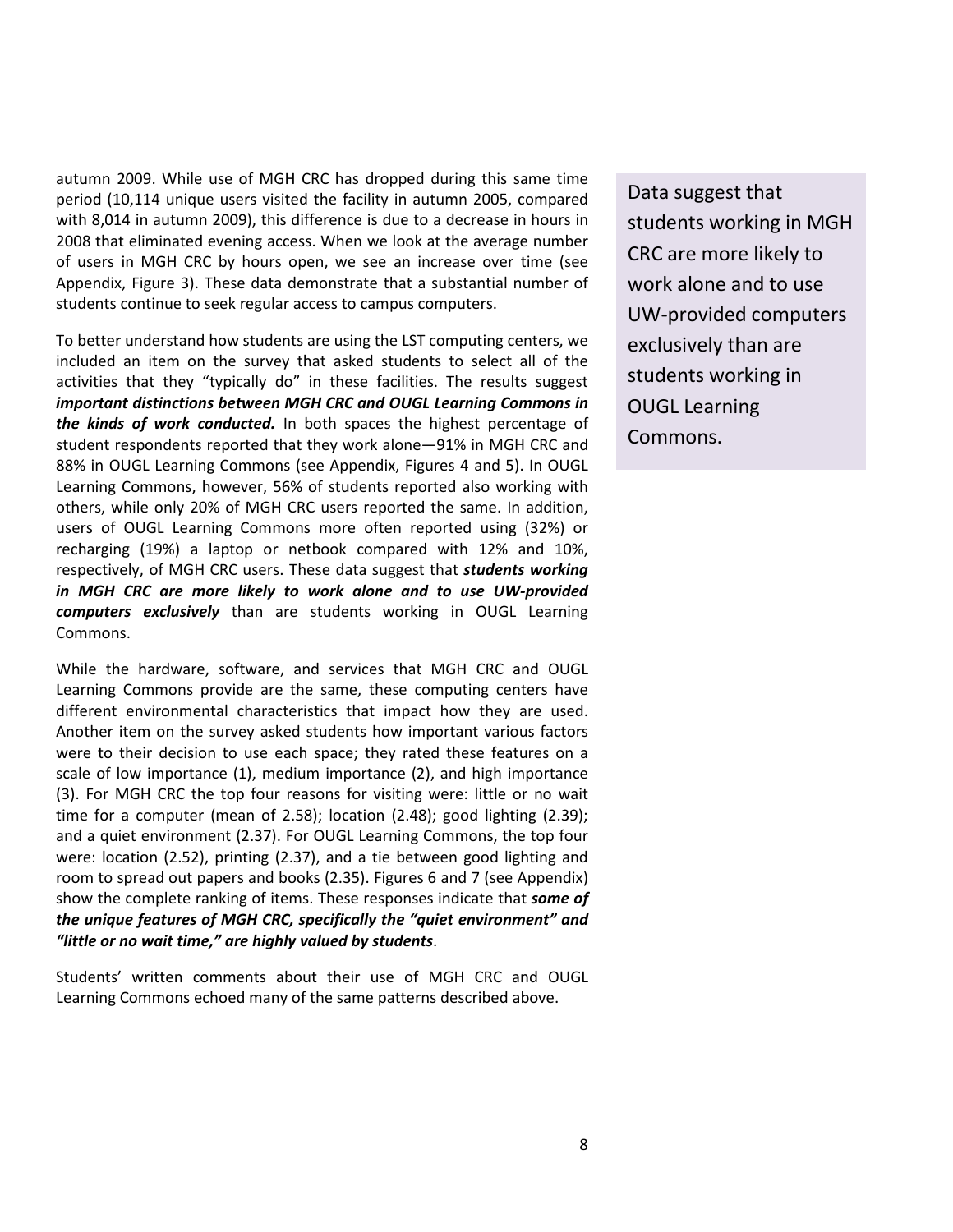

Print Station in OUGL: Multiple computing activities take place in the Learning Commons.

"OUGL is close and accessible. Also, I like the new Mac desktops (everybody loves them)."

"I like that it is quiet in MGH compared to the Odegaard computer center."

"OUGL Learning Commons is often so busy that it is difficult to find a place to work."

"I have used the computers for printing as well as using the latest version of Microsoft office, especially to convert .doc and .ppt into .pdf (I only have the 2003 version)."

# **Use of Laptops**

Laptop ownership is high among students. Only 40% of student respondents reported owning a desktop computer. On the other hand, 85% reported owning a laptop, 2% owned a netbook, and 7% owned both a laptop and a netbook. Only 7% of student respondents did not own either a laptop or netbook (see Appendix, Figure 8).

Although laptop ownership is high, *students vary in how often they bring their laptops or netbooks to campus.* When we asked laptop and netbook owners how frequently they carried this equipment with them to campus, most (53%) answered "rarely" or "sometimes," while 35% answered "most of the time" or "always," and 12% answered "never" (see Appendix, Figure 9). While most students reported having their laptops with them occasionally, rather than regularly, it is important to note that the majority of laptop owners (88%) do bring their laptops to campus at least some of the time. The students who reported bringing their laptops to campus with the greatest frequency were graduate students: 52.4% of graduate students (N=950) brought their laptops to campus most of the time or always compared with  $26.5%$  of upperclassmen (N=113) and 23.1% of lowerclassmen (N=757). When we consider that the closure of MGH CRC will mean a decrease in UW-provided computers, finding ways to facilitate students' use of laptops and other devices on campus to compensate for this decrease becomes crucial.



MGH Atrium: Many common spaces have limited access to power outlets for laptops.

#### **Improving Public Spaces**

In addition to understanding the current use of computing centers and laptops, another goal of our investigation was to consider how some of the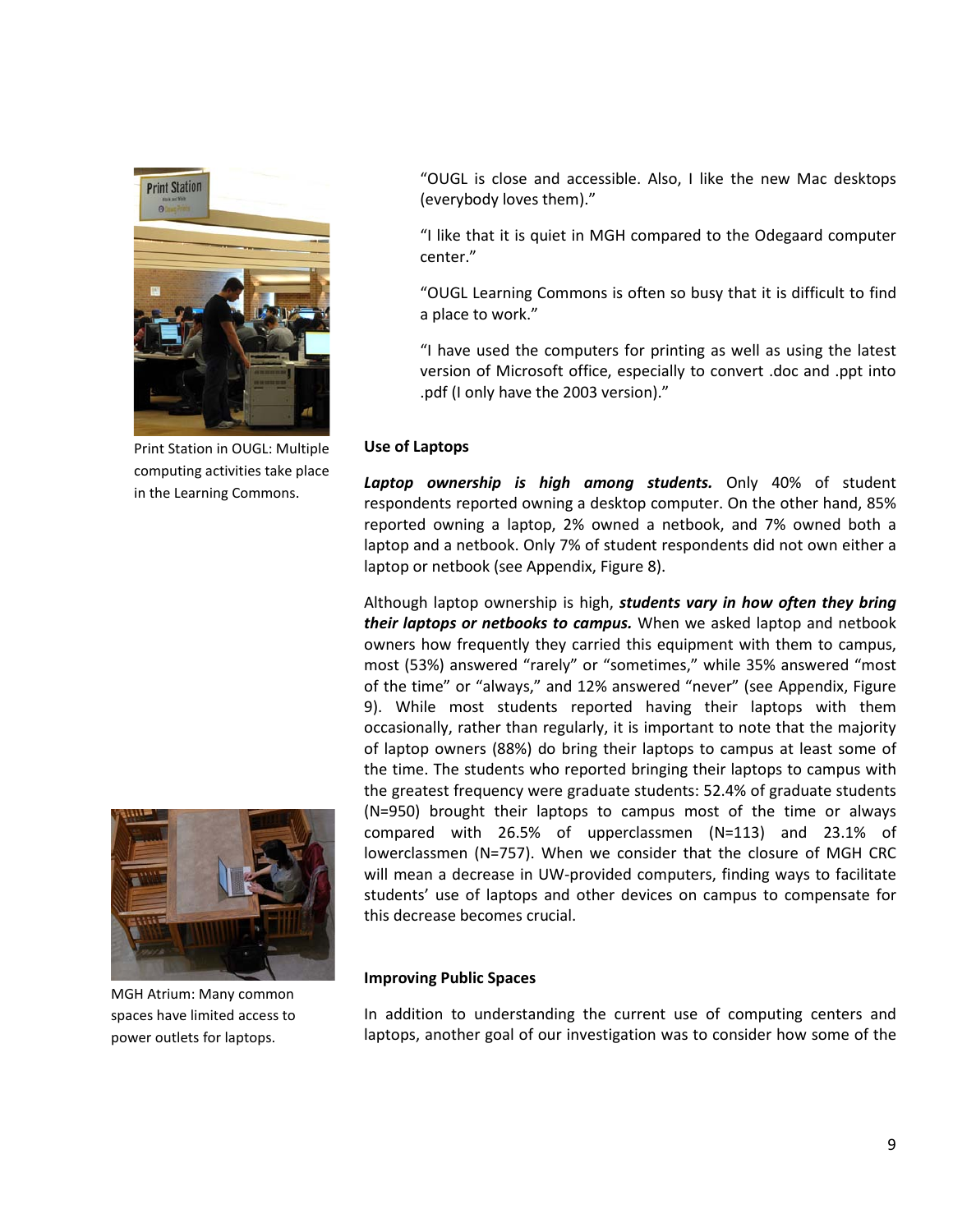needs currently being addressed by MGH CRC could be met using other spaces on campus. We directly focused on this issue in one survey question, which asked participants how public spaces around campus could be improved to better accommodate students' computing and studying needs. For the purposes of the survey, "public spaces" were defined as "locations (computing centers, libraries, coffee shops, eateries, and open areas) that students use to do their school work." Participants were asked to rate how important different features in those spaces (e.g., availability of coffee or food services) were to them on the following scale: low importance (1), medium importance (2), and high importance (3). *Four features stood out* as exceptionally important for both graduate and undergraduate students: *electrical outlets* for charging laptops, netbooks, and mobile devices (mean) of 2.71); *quiet areas* to work without distraction (2.60); *evening access* (2.55); and *comfortable furniture* (2.48). Also high in importance were natural lighting (2.32) and access to printing (2.27) (see Appendix, Figure 10). These results are not surprising considering that features such as "lighting," "printing," and a "quiet environment" were among the top reasons students visited MGH CRC and/or OUGL Learning Commons.

Survey participants were also asked what they would need or want in campus public spaces to do their work. We received 1,894 written responses to this question. Results of our content analysis were consistent with the quantitative data and underscored the *importance of particular environmental features*. The top five features most frequently cited (in descending' order)' included' *electrical\$ outlets* for' laptops, *comfortable\$ furniture*, *quiet spaces* to work, *large tables/surfaces* on which to spread study materials, and *collaborative study areas* suited to larger groups. In addition, participants requested food and beverages nearby, access to printers, reliable wireless access, and natural lighting.

> "I choose work spaces with natural light, coffee/food availability, reliable wireless, and access to electrical outlets."

> "While I'm dreaming, I'd like to be able to find a power outlet [...] After a few hours of writing MATLAB code even the best laptop is a brick without a power outlet."

> "Generally' speaking' there' need' to' be' more' spaces' on' campus' that are conducive to technology-augmented collaboration, particularly for Humanities students."

> "I would like a semi-comfortable (not too comfortable to sleep in or' have' other' people' nearby' hang' out' and' sleep' there)' place' that has 'happy' colors instead of drab colors."

"I choose work spaces with natural light, coffee/food availability, reliable wireless, and access to electrical outlets."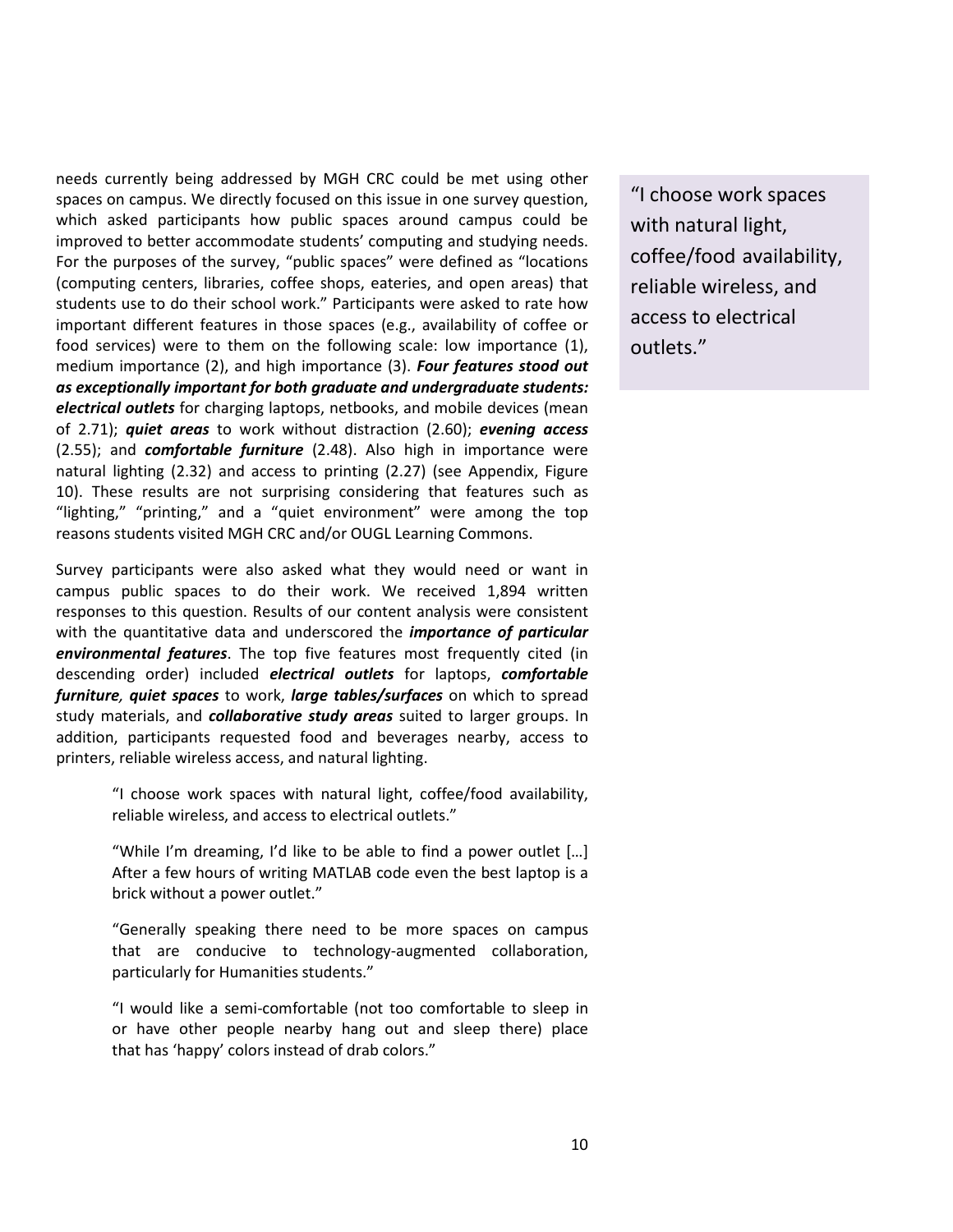The type of detail provided by students in their responses to the openended questions discussed above is also what we sought from participants in our focus groups. These design sessions provided us with an opportunity to better understand exactly what students meant when they said they wanted "quiet areas" or "comfortable furniture." We also wanted to better understand if and how needs differed when students were engaged in individual work versus collaboration, or how we could best support these activities in a mixed-use or drop-in space. The findings are summarized below.



MGH CRC: Students want adequate desk space to coordinate study materials, including books, papers, and a laptop or desktop computer.

# **Accommodating Individual Focused Work**

What type of space best supports individual work? In our focus groups, we' asked participants to imagine that they needed to sit down and finish a solo class project that was going to take several hours of work. We asked them to describe, ideally, where they were and what they had nearby to support them in the completion of their task.

Focus group participants reported that they did not want to feel isolated when working *individually*. They preferred to have other people around them who were also working (at a "low hum"), but *not* socializing or gaming. While some participants said they would work on an individual project at a café (Suzzallo café or a coffee shop near campus), most preferred a quieter noise level, citing MGH CRC or the second floor of Suzzallo/Allen as examples of appropriately quiet spaces; OUGL Learning Commons was cited as a space that was too loud.

Almost all participants reported that they typically carried a variety of materials with them (books, papers, and/or laptops), and that they required a work surface large enough to coordinate these items, and some wanted to work with two monitors. Several commented that they wanted space for a laptop or netbook next to a desktop computer; space for additional items (such as a coffee mug or phone) was also appreciated.

Space to spread out work appeared to be more important for students *than privacy.* Some participants preferred working at a large open table while others preferred individual spaces defined by partitions. Several participants expressed that they did not want to be "too close" to their neighbor or to have their belongings "spill over" into the space of someone near them (and vice-versa). While some liked study carrels, participants did not want to work in a space that looked and felt like an office cubicle.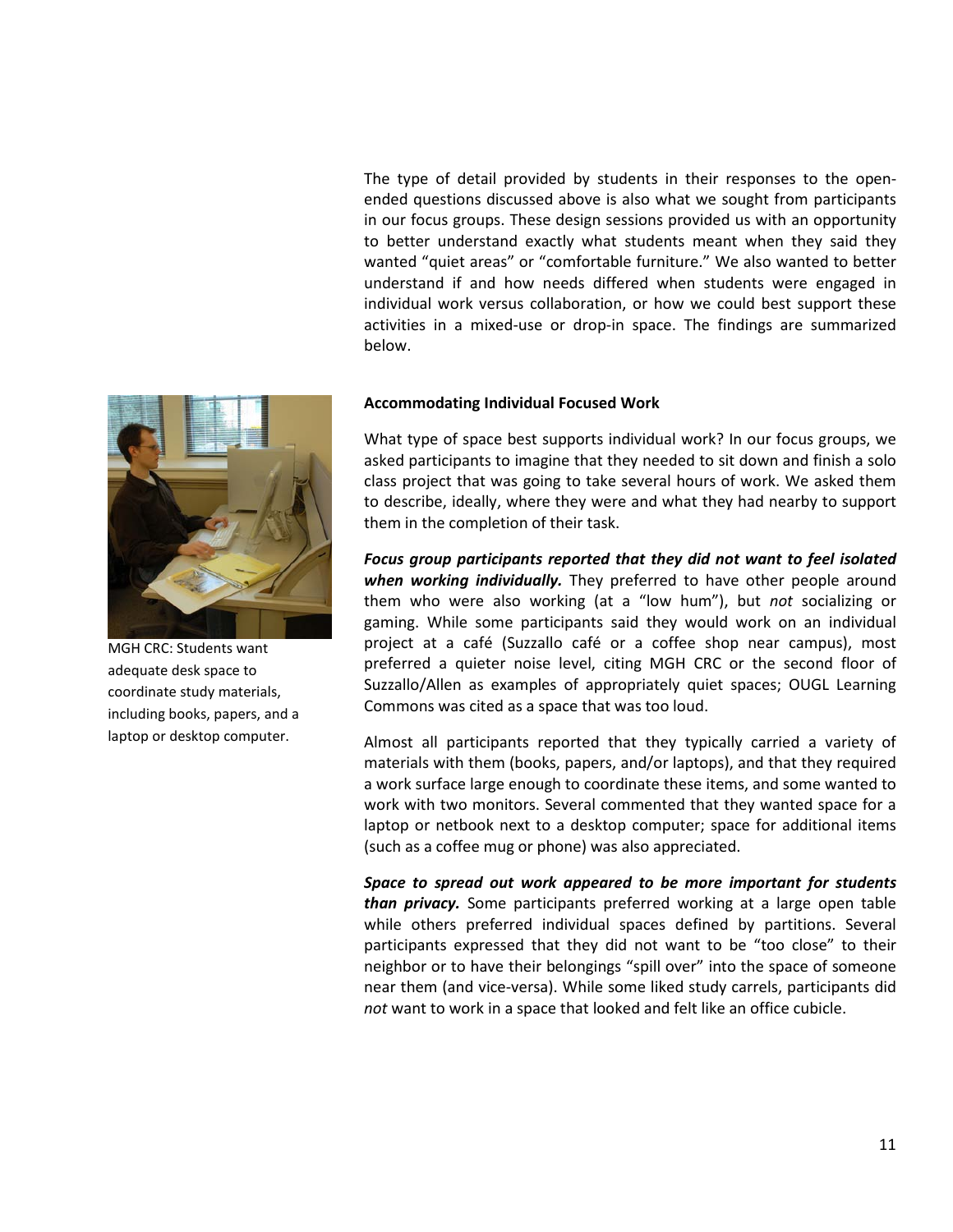Light and comfort emerged as an important component of participants' ideal work/study environment. Almost all *participants described natural* light, or a combination of natural and artificial light, as an important *component of their ideal work/study environment.* **Preferences for light** varied widely from very bright to very dim (typically those working with computers). Participants also mentioned that **comfortable chairs were** *important for work or study sessions lasting several hours*. Examples of comfortable chairs included those that were ergonomically molded or adjustable, supportive ("shouldn't slouch") and mobile. Participants did *not* want to sit for long periods in chairs with worn-out upholstery or in heavy wooden chairs; they also did not like stationary chairs. In addition, participants said that "too comfy" (overstuffed upholstered) chairs and beanbag chairs were not conducive to work. Finally, for study/work sessions lasting for long periods, participants wanted access to power outlets for laptops, an attractive and colorful environment, and nearby access to beverages and snacks.

#### **Accommodating Collaborative Work**

The focus groups were also an opportunity to understand what environments best support collaborative work. We asked participants to imagine that they were completing a collaborative project with their classmates, and that everyone needed to get together to share their work and coordinate a final project. Again, participants described their ideal learning space for this task.

Several features emerged in the focus groups as essential to effective collaborative work. *Focus group participants wanted to meet in spaces that* would accommodate four to six people as well as their materials, including **books, papers, and "at least one laptop."** Participants frequently described collaborative work scenarios in which one group member's computerideally connected to a wall-mounted plasma screen or tabletop projectorwould be used to access and coordinate many project components online in a way that was visible to other group members. In addition, one or more group members might use laptops to record notes. Participants also mentioned whiteboards as an important resource for group work. As with individual work, participants wanted surface space for their materials. Participants preferred working at one large table or several smaller tables that could be easily reconfigured. Regardless of the work surface, participants wanted chairs that could be easily moved.



Collaboration Studio in OUGL: Students use a wide variety of resources to accomplish group work. Enclosed spaces help the groups to focus as well as control noise.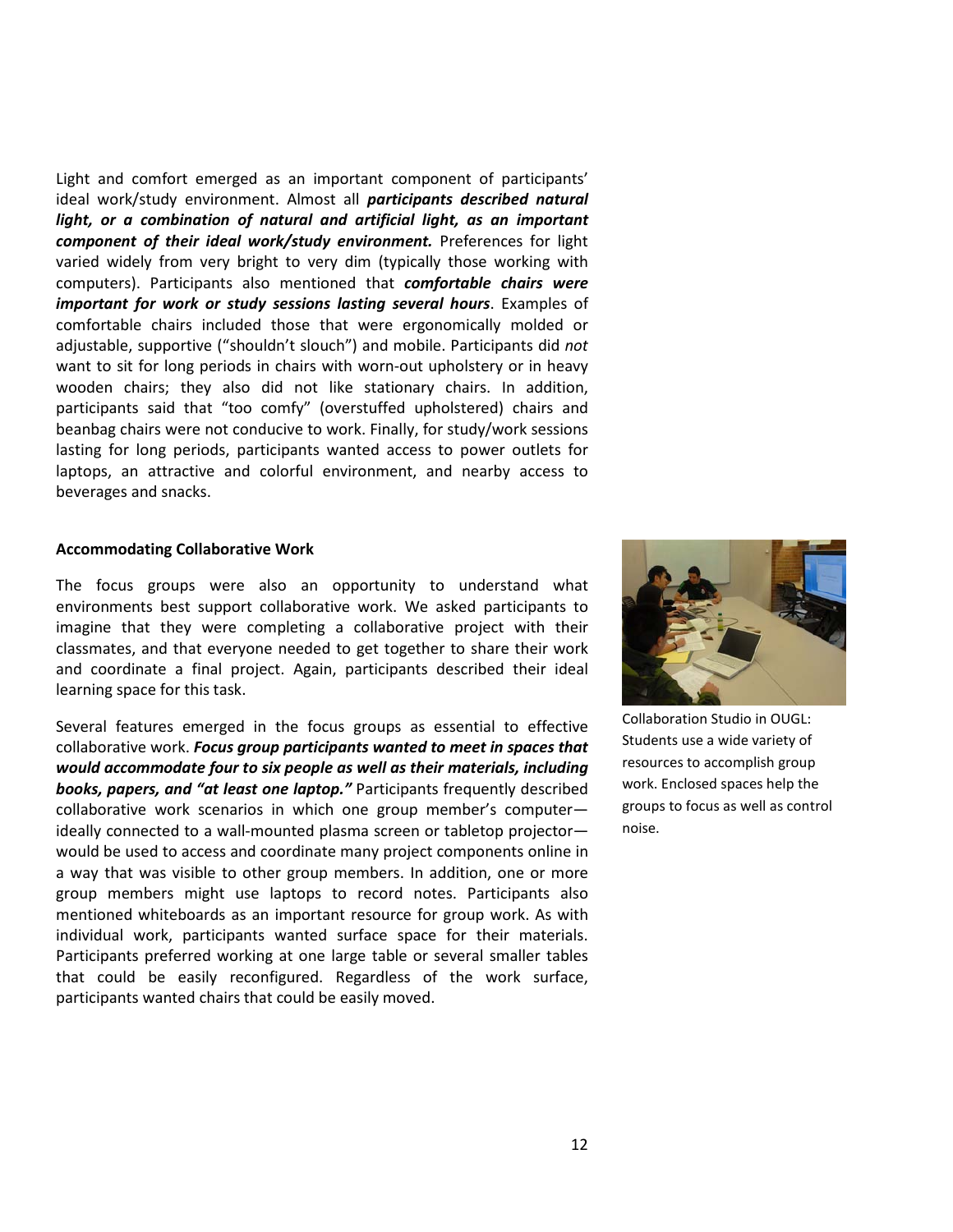

The inflatable pod (Glasgow Caledonia University) and glassedin study room (Emory University) were focus group participants' favorite images of collaborative spaces.





Student sketches featured pods (1) and small tables for group work. They also included distinct areas, separated by glass walls and doors, for quiet, individual work.

Almost all focus group participants preferred a fully or partially enclosed area for collaborative work; they cited walled "pod" or "stall" configurations as well as fully enclosed group study rooms with a glass wall ("privacy without isolation") as ideal environments. Participants said these spaces would be "perfect" if they could also have mounted plasma screens and whiteboard walls. Some participants cited the OUGL Collaboration Studios as effective spaces, although they would prefer a more enclosed room, like the study rooms in Suzzallo. Participants did not want to do group work in a space that felt like a "dungeon" (no windows) or that was "ugly," "dirty," or had poor lighting or uncomfortable furniture. In terms of location, participants wanted spaces for collaborative work nearby places where they could get coffee or food. Almost all participants said that they would put collaborative spaces in central campus, ideally in a well-known building ("so everyone knows where to meet") and/or in a library.

When we asked participants when they typically met with classmates to complete projects, there was a high demand for group spaces during the same hours. While individual work might be done at any time, including late at night, *participants reported that group work typically took place during the\$day\$or\$early\$evening\$on\$weekdays\$(before\$6pm).*

# **Providing for Mixed Use**

Focus group participants were also asked how accommodations for individual work and group work might be made in a single location: What were their concerns? What features might make such mixed use effective?

Students thought that mixed-use spaces could be effective if areas were specifically designed to accommodate individual and collaborative work. According to focus group participants, *features of the physical environment* could *indicate what types of activities were most appropriate there.* Participants considered open spaces to be more conducive for collaborative activities while quieter space for individual work might require walking through a door. Participants imagined glass barriers between the designated areas, and preferred that it be easy to move between individual work and group work. Some sketched ideas that placed different activities on different floors (most located social activities and food on the ground floor and individual work on the uppermost floor, through a door). Some wanted group work areas to be clustered together so that they would not need to "wander around" looking for an available space to meet. Individual study spaces were often sketched along the outer edges of a space; participants liked the way the current stacks in Suzzallo and Allen libraries act as a noise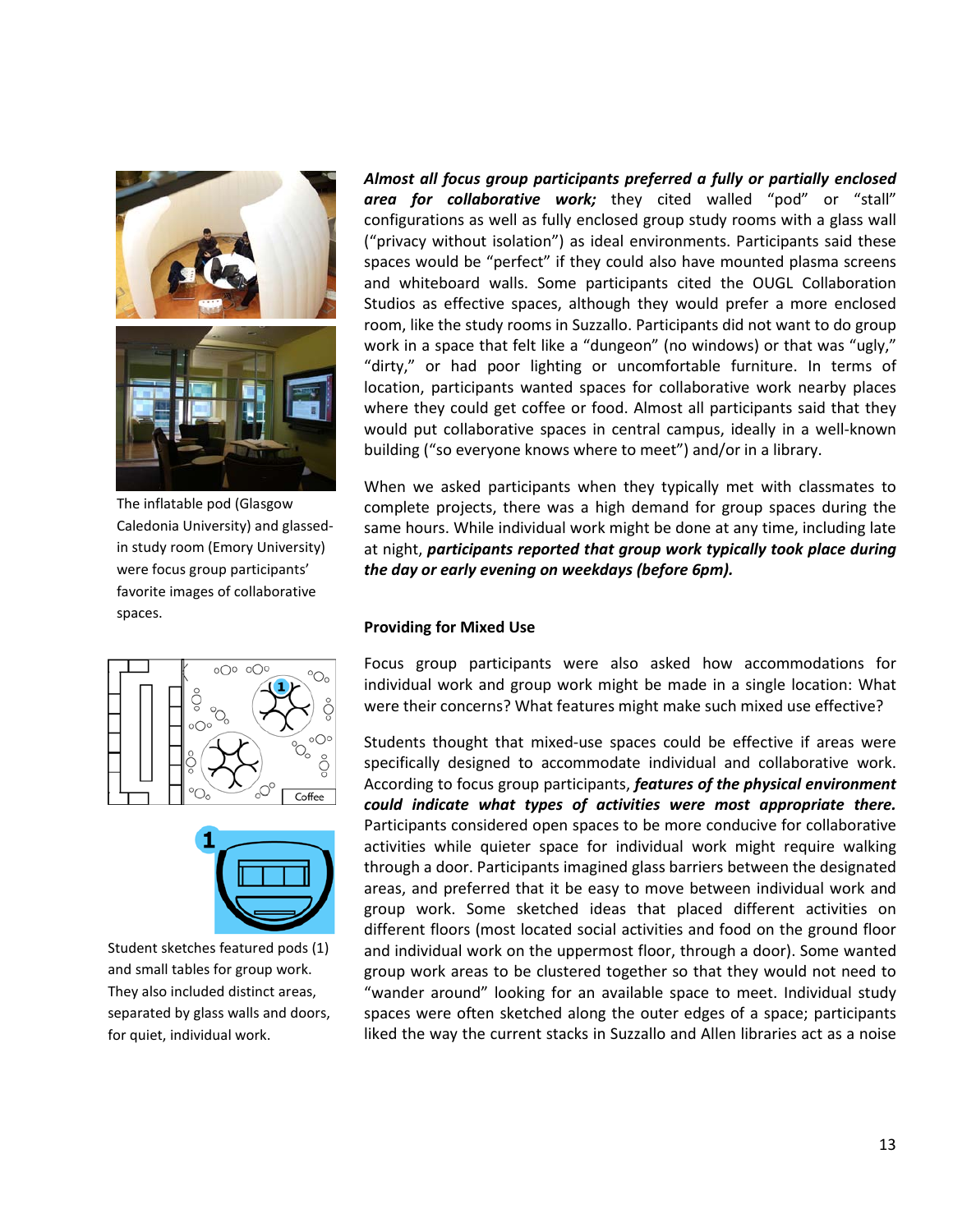and activity buffer to carrels and tables by the windows. Participants thought that it would be helpful if students were able to see the range of environments/furniture configurations available for different types of work.

*Noise was the major concern of participants in imagining mixed-use* spaces. They pointed out that if group spaces are not entirely enclosed (e.g. OUGL Collaboration Studios), noise can spill over the walls and out the door as group members enter and exit. Again, they mentioned a desire to enclose group work in some substantial way (they described the movable dividers' shown in some images as "flimsy" and "extra furniture"). Participants also did not want the noise of a café to intrude on spaces for quiet study.

Participants made clear that study spaces (individual or group) were different from spaces for socializing. They described social spaces as lounge areas with couches, lots of chairs, and low and high round tables ("round tables are more social than square"); these spaces also have few barriers, making it easy to spot friends across the room. Nearby food, newsstands, and music or a few, muted televisions ("By George has too many televisions") would also indicate a social space. Interestingly, Suzzallo Café was the only space students said they used for both social and study purposes, although they encountered a few problems. Participants complained about the café's limited power outlets and room to move: "There is not enough traffic room between tables, chairs are banging into each other, there are bags on the floor [...] too many people in too small a space."

#### **Accommodating Drop-in Computing Needs**

While students might work for long periods of time on individual or group projects, they also have the need to complete short tasks at a computer. When asked what they would do with 20 minutes before a class, students described ideal configurations of space and/or furniture near their classrooms that would maximize efficiency.

Several focus group participants explained that *it would be great to have* three to four walk-up computer stations near their classrooms where they could access email, the Internet, or the contents of their flash drive without having to log in. They also wanted an easy-to-access printer nearby where they could print their homework before class. They imagined kiosks distributed throughout a building; a walk-up space, participants said, was "not a space for studying" and did not belong in a computing lab.



Focus group participants imagined walk-up computers (like these at Matthew Boulton College) connected to a nearby printer and distributed throughout classroom buildings.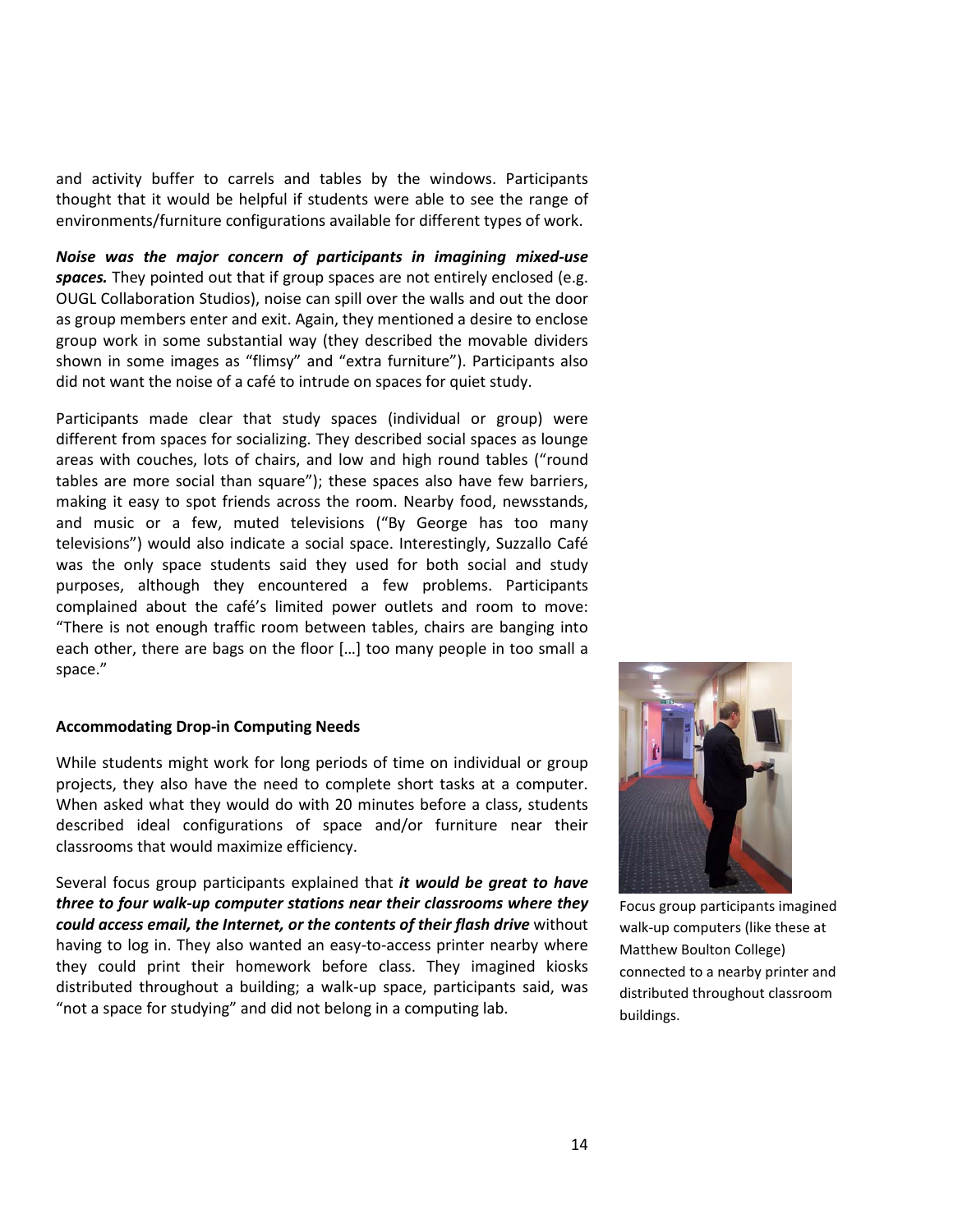Others imagined combinations of informal chairs, low tables, and couches in open spaces or "a quiet corner" near classrooms (they liked the variety of furniture shown in the sidebar image); they did not want stools. While a few students wanted outlets in these spaces ("at least one for every table"), many others said that they would not pull out their laptops with only 20 minutes before a class unless it was necessary.



Students would like better access to electrical outlets for charging laptops.

#### **Eliminating Obstacles to Laptop Use**

Laptops figure prominently in the scenarios described above as essential tools' for completing' school' work.' However, data from' our' online' survey' indicate that *students encounter several obstacles to using a laptop on campus.* While 93% of survey participants reported owning a laptop or netbook, only 35% reported bringing their laptop to campus "most of the time" or "almost always." One item on the survey asked participants what obstacles exist to using their laptop or netbook on campus (excluding dorms). Participants were given a list of potential reasons and asked to rate their severity using the following scale: not an obstacle (1), minor obstacle (2), and major obstacle (3) (see Appendix, Figure 11). The top three obstacles for all participants were the weight of the laptop/netbook (mean of 2.11); concern about damage or theft  $(2.10)$ ; and insufficient access to electrical outlets for charging (1.96). Although both graduate and undergraduates rated these obstacles as their top three, a comparison revealed that undergraduates rated each of these obstacles as more severe than did graduate students. For example, undergraduates were more concerned about damage or theft (2.13) than were graduate students (2.04, p=0.001). This may be because many graduate students have offices in which to work and securely store their belongings. For students, particularly undergraduates,'who'are'already'carrying'books'and'have' few'options' for' storing a backpack, the weight of a laptop and security concerns may be prohibitive.'

In the write-in comments about laptop use, students mentioned the top obstacles highlighted above—insufficient access to outlets, weight of laptops, and concern about damage or theft—but they also frequently complained of inconsistent wireless access on campus and highlighted the need for access to printing services from a laptop. Below is a representative selection of students' comments.

> "We really need more electrical outlets or more computers in the school. There are never any computers available in the library."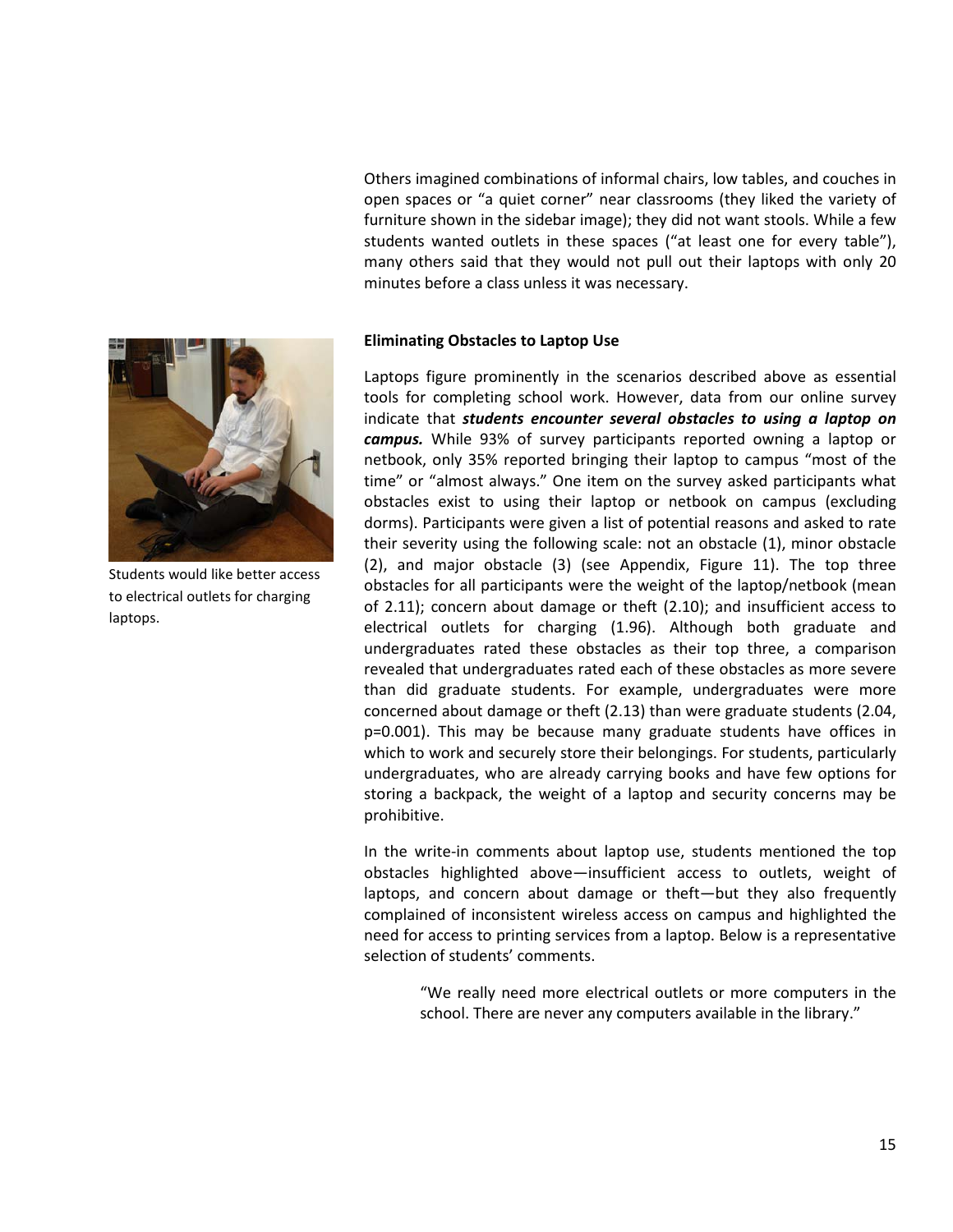"I prefer not to have to bring my laptop to campus because it is heavy to carry and easy to lose or break."

"It would be nice to have secure storage somewhere."

"I'm a grad student with an office and desk, so I rarely use any other campus space for computer work. When I'm not in my office, I'm using my computer in a conference room in my building or at the library."

"It is a pain you cannot print to Dawg Prints from laptops."

In transitioning to a new computing support model that expands support for students' use of laptops and netbooks, it is important to maintain **student access to expensive software**, such as Adobe Creative Suite, SPSS, and MATLAB, that few students can afford to purchase. LST's Online Software Access (OSA) is a new service, currently being tested, that will allow students to access commercial software over the Internet from the computer and location of their choice free of charge. We asked participants in our survey how likely they were to use this service on the following scale: not likely (1), somewhat likely (2), and very likely (3). Students responded positively to this item (mean of 2.31), and several wrote comments about their need for such a service.

> "That sounds great!! I am still using Office 2000 because the new version is too expensive. But I have trouble opening .docx files and it is becoming increasingly difficult to send and receive files and turn in assignments."

> "This is one of the best things I've ever heard [...] please make it be so!"

> "I would also like to see this applied to the large and expensive products like SPSS and GIS. I don't always want to come all the way to campus to run data."

Participants also thought it was important that they have the ability to access software from any computer, at any time, and from any location; these conveniences will be offered by this service. OSA and other similar services, along with new spaces that match students' work needs, are important components to consider when developing new strategies for student computing.



The weight of laptops and lack of secure storage options are obstacles to using laptops on campus.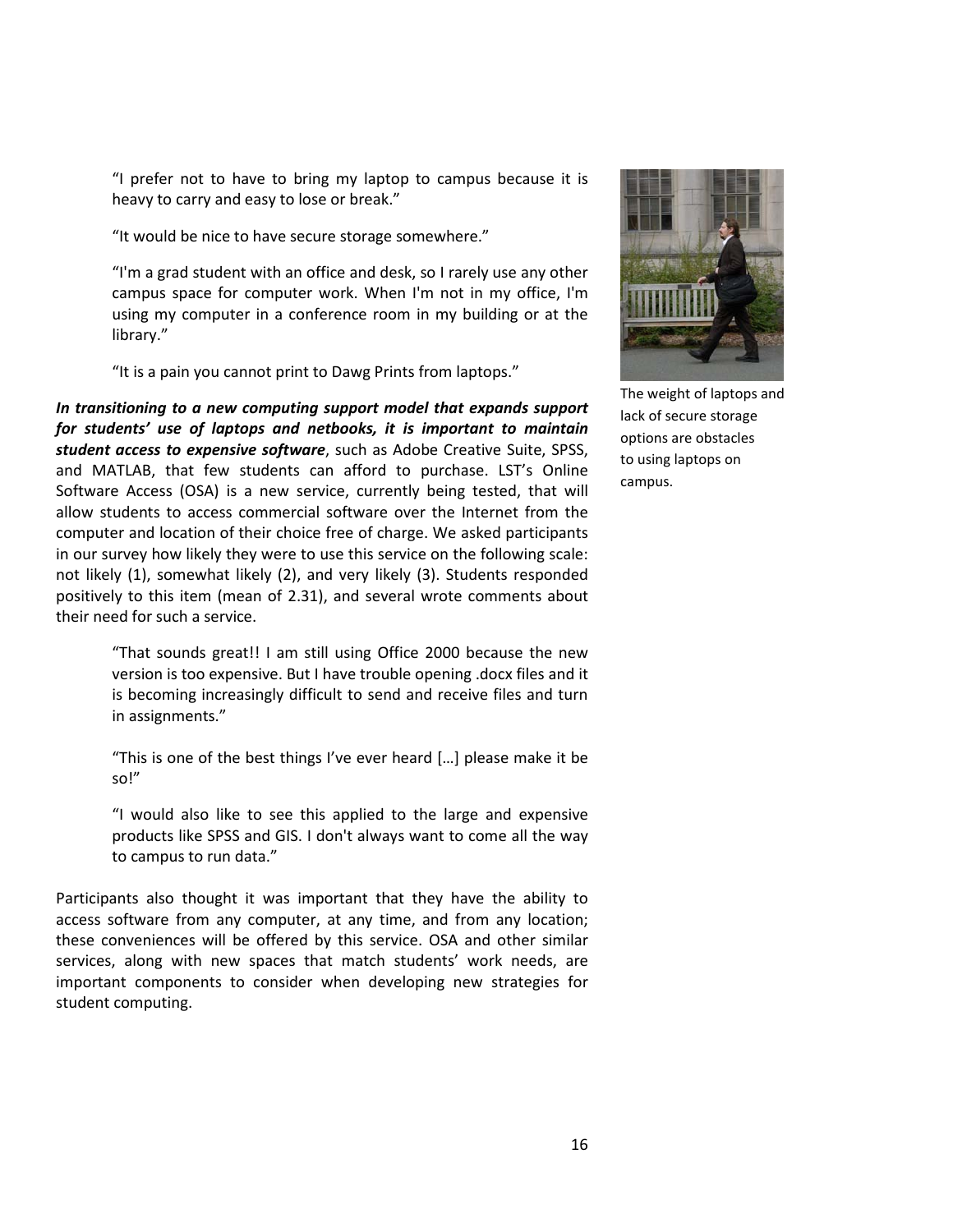### **RECOMMENDATIONS**

The recommendations that follow will help LST meet students' current and future needs, and should also prove useful to other units on campus as they strive to make effective and efficient use of a variety of campus spaces.

- Continue to provide general-access workstations and access to *high-end* software. Comfortable spaces, general-access workstations, and evening access continue to be highly-desired components of student computing services. In addition, it is important to provide access to high-end software that not all students are able to afford on their own.
- **•** Minimize obstacles to laptop use. Provide more electrical outlets in a wide variety of study spaces (near chairs, couches, café tables, group study tables, and individual desks). To address security concerns, consider offering secure storage and/or secure charging stations for laptops, netbooks, and mobile devices in multiple campus locations. As more students bring laptops and other devices to campus, it will also be important to consider enhancements to the campus wireless and Ethernet infrastructure.
- **Provide dedicated spaces for quiet, individual study.** Individual work spaces should include adequate desktop space for students to coordinate study materials including books, notebooks, papers, and a laptop and/or desktop computer. In some cases, students will need to work with all of these materials; in others, they will use a subset. Spaces for individual study should be located in central campus locations with evening hours.
- Establish or enhance spaces for collaborative work and study. Collaborative spaces should be fully or partially enclosed and should include plasma screens or projectors, connectors and outlets for laptops, and whiteboards. Ideally, such spaces would also be furnished with chairs and tables that can be easily moved to allow for different configurations while providing adequate surface space for six individuals and their study materials. Collaborative spaces should be located in well-known buildings and have nearby access to food and beverage services.
- Design mixed-use spaces thoughtfully. When designing spaces that support multiple activities, it is important to reinforce intended space use through environmental cues such as having a doorway entrance to a quiet area or designating different floors for different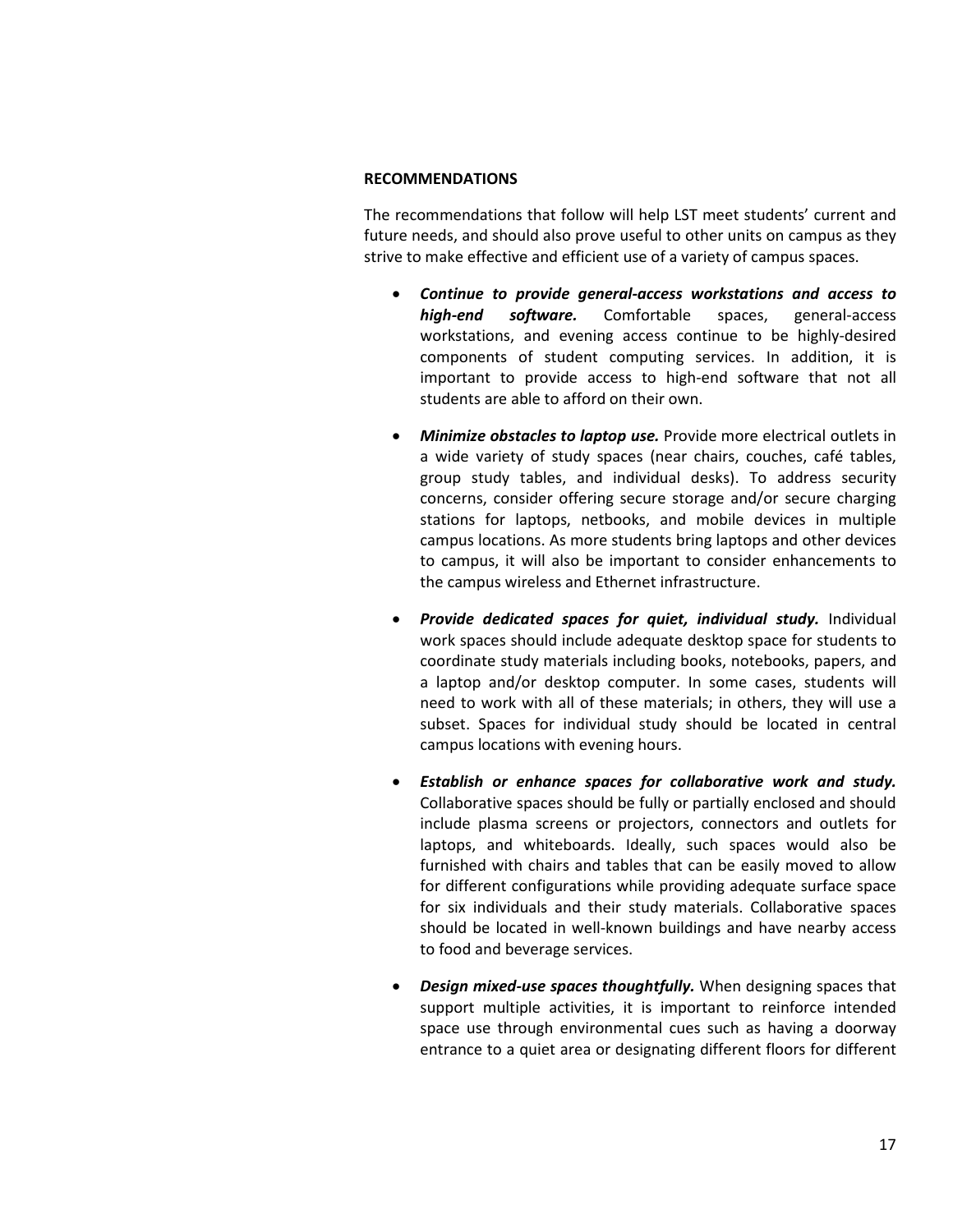activities. Students should be able to quickly assess which types of activities are encouraged in what areas.

- *Increase access to printing*. Take steps to provide more access to printing services from a variety of campus locations. In particular, consider locating printing services in building foyers, outside of large lecture halls, and in other similar areas where students congregate before class. At the same time, encourage electronic document exchange in place of printing.
- **Consider aesthetics and comfort**. Student spaces should be "attractive and colorful" and utilize natural light wherever possible; natural light should be supplemented with adequate or adjustable light appropriate to work areas. Spaces should also be equipped with furniture that is comfortable for long periods of work. In particular, invest in chairs and tables that are height adjustable. Also, consider making cleaning supplies available to students in more study spaces (they are currently in OUGL Learning Commons' and MGH CRC).
- **Continue to involve students in the design of spaces.** The research we share in this report is an important first step for identifying student needs, but it should not be the only point at which students are involved in the design of new spaces. It is important to continue to seek input from students at all stages of the design process. In addition, new and existing student spaces should be frequently evaluated to ensure that they continue to meet students' evolving needs.

#### **CONCLUSION**

Several projects are currently underway that respond to many of the needs identified in this report. With the closure of the MGH CRC, the UW plans to make infrastructure enhancements to several central campus spaces to better support students' use of laptops and netbooks—including the addition of electrical outlets and improvements to wireless and Ethernet access. In addition, LST's new Online Software Access (scheduled to launch in autumn 2010) will allow students to "step outside" the computing center and access the software they need in the space of their choice. LST is also expanding the software available on Access+ workstations; beginning in autumn 2010 these workstations will offer the full range of software available on workstations in OUGL Learning Commons. The Research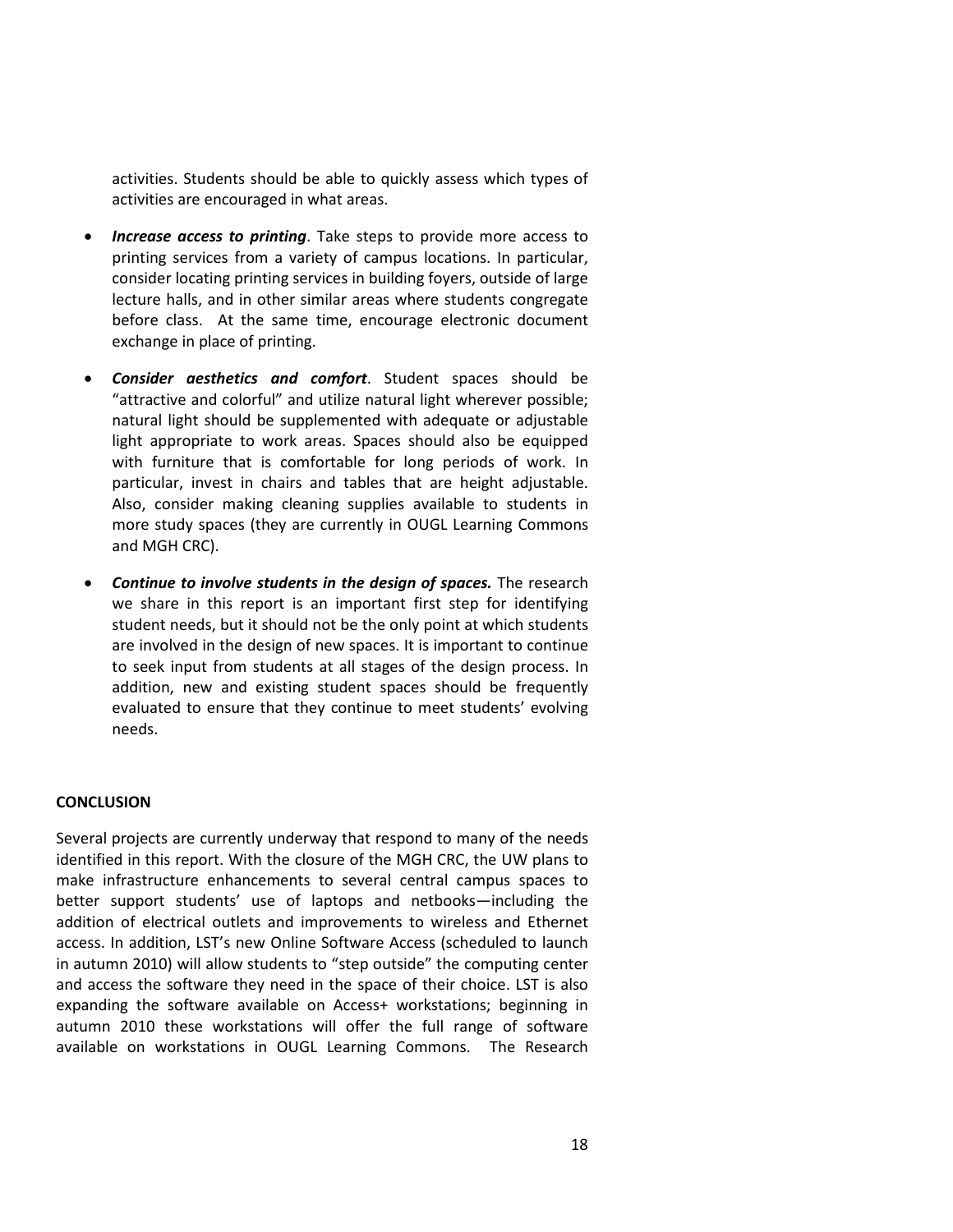Commons in Allen Library will also provide new spaces for students to engage in individual and collaborative activities.

The usefulness of this report, however, is not limited to major space renovations. The findings and recommendations from our survey and design sessions are specific enough that academic departments and centers across campus can use them to begin imagining a variety of effective learning spaces for students that make efficient use of resources. Whether a space is an open hallway, an unused office, or a departmental computing center, there are many simple changes, such as providing comfortable furniture, good' lighting,' a' colorful' environment,' access' to' electrical' power' and' wireless, and sufficient table or desk space, that can greatly enhance a student's computing and studying experience.

# **REFERENCES**

Carleson, Scott. (August 17, 2007). An Anthropologist in the Library. The Chronicle of Higher Education.

Carleson, Scott. (July 28, 2009) In the U. of Rochester's Library, Students Ceaselessly Redesign Their Study Space. The Chronicle of Higher Education.

Cattier, Alan R. (2006) In Learning Spaces, edited by Diana G. Oblinger, Educause:['www.educause.edu/learningspaces](http://www.educause.edu/learningspaces)

Shaefer, Beth. (February 3, 2010) What Happened to the Computer Lab? Educause Live! Web Seminar, http://net.educause.edu/live103.

Images from other institutions used in design sessions:

Inflatable Pod Glasgow Caledonian University, http://www.flickr.com/photos/jiscinfonet/146800599/in/set-[72057594135346630](http://www.flickr.com/photos/jiscinfonet/146800599/in/set-72057594135346630)

Group Study Incubator Space Emory University, http://www.flickr.com/photos/jiscinfonet/464981876/in/set-[72157600049238567/](http://www.flickr.com/photos/jiscinfonet/464981876/in/set-72157600049238567/)

Corridor PC Matthew Boulton College, http://www.flickr.com/photos/jiscinfonet/161653580/in/set-[72157594157469000/](http://www.flickr.com/photos/jiscinfonet/161653580/in/set-72157594157469000/)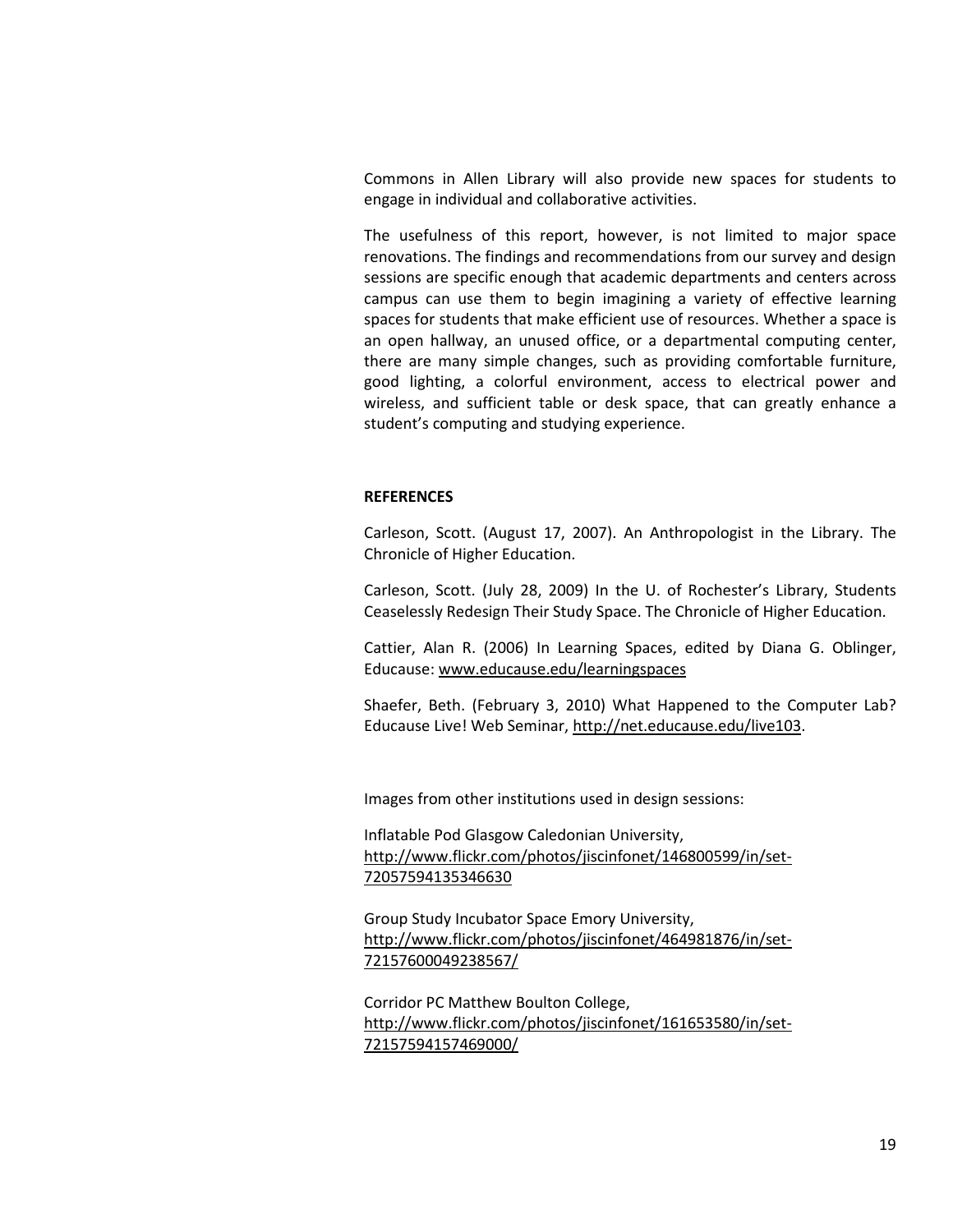



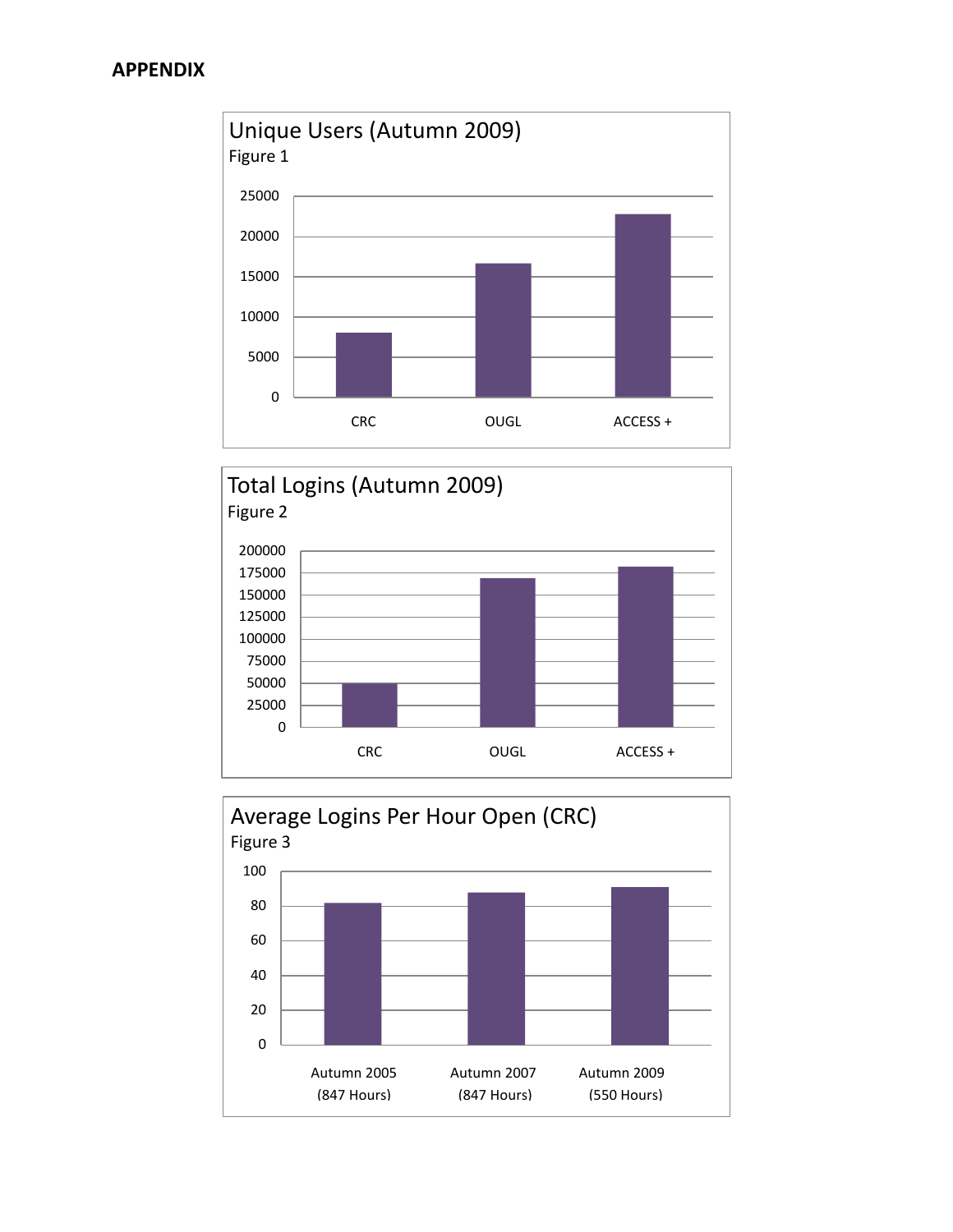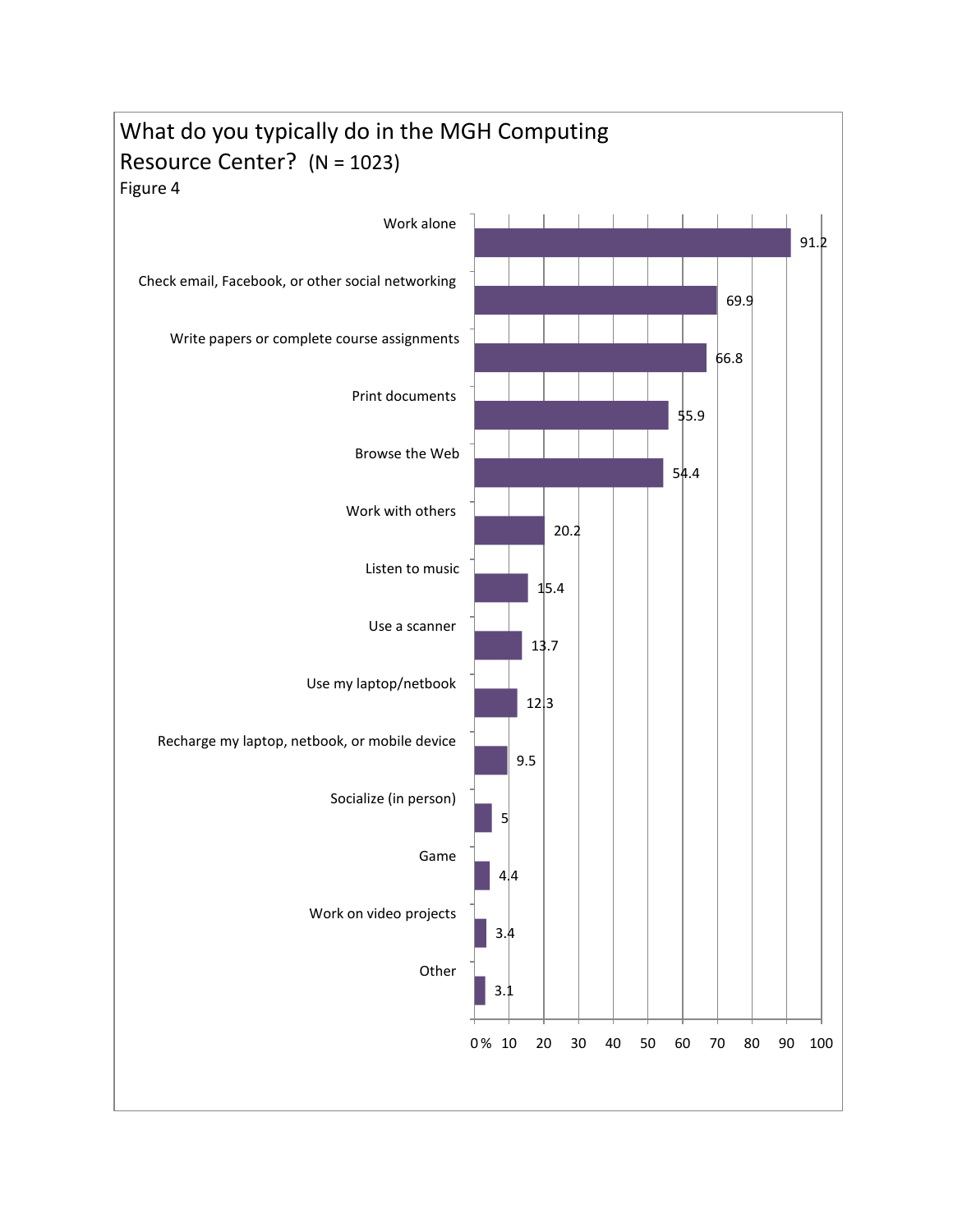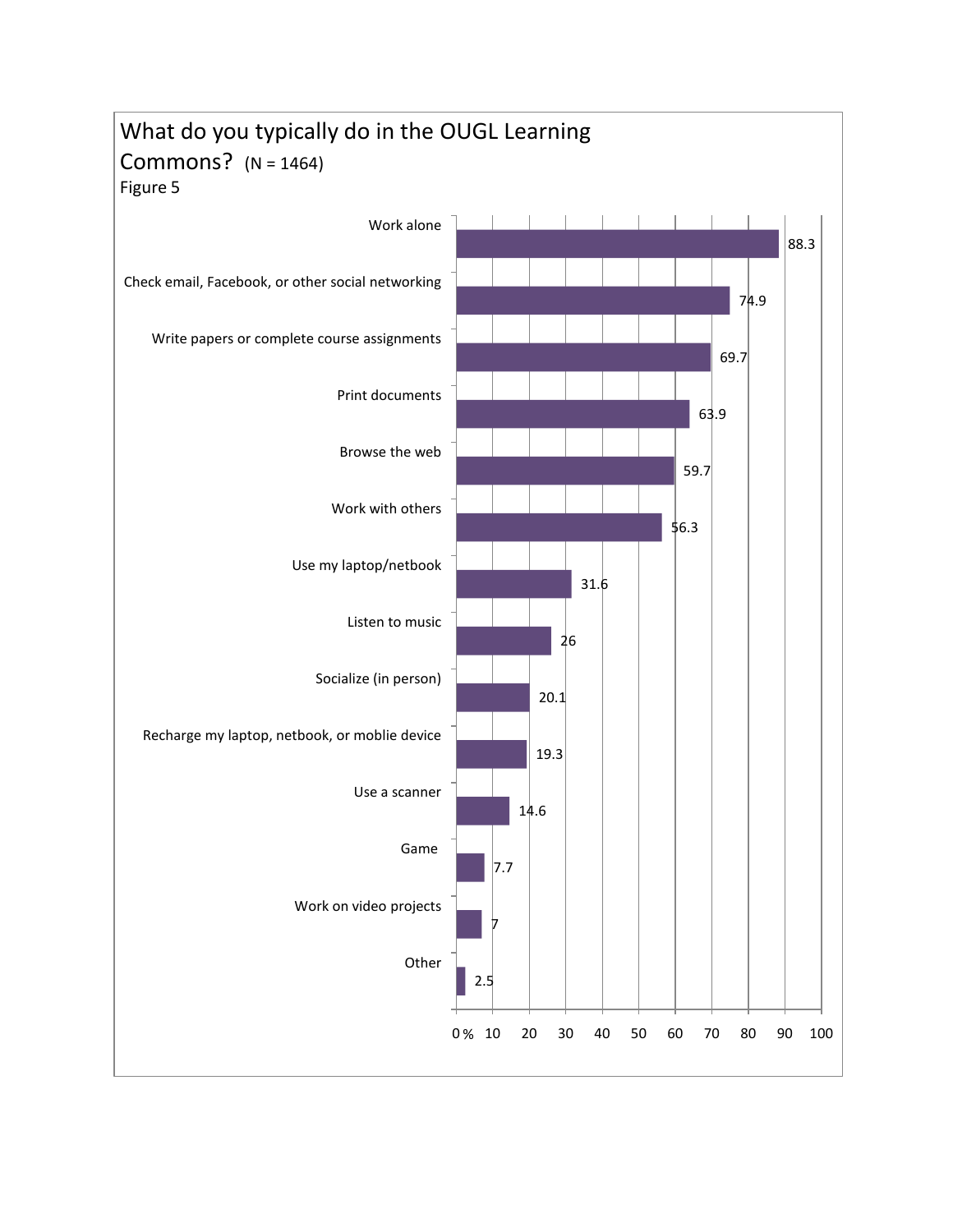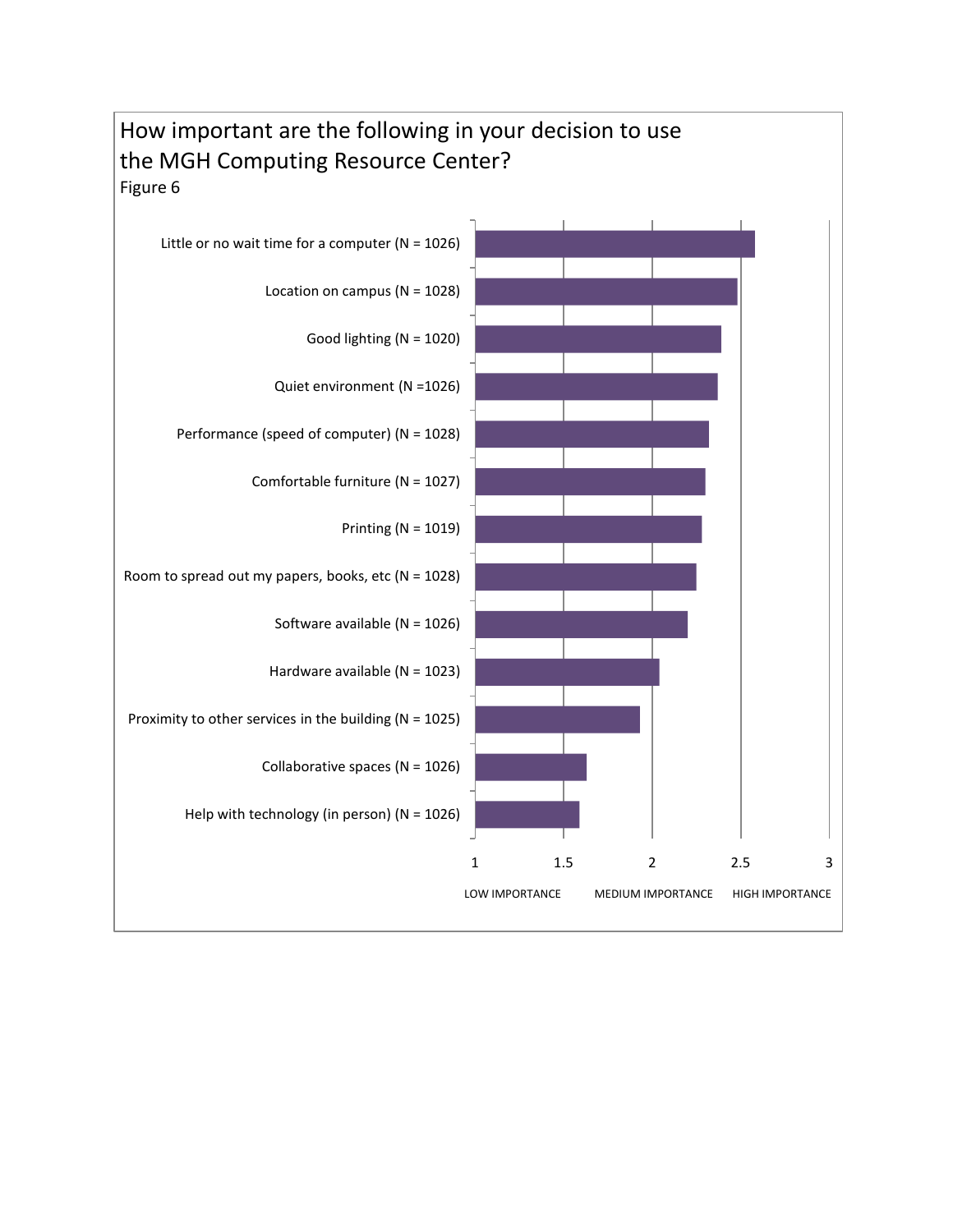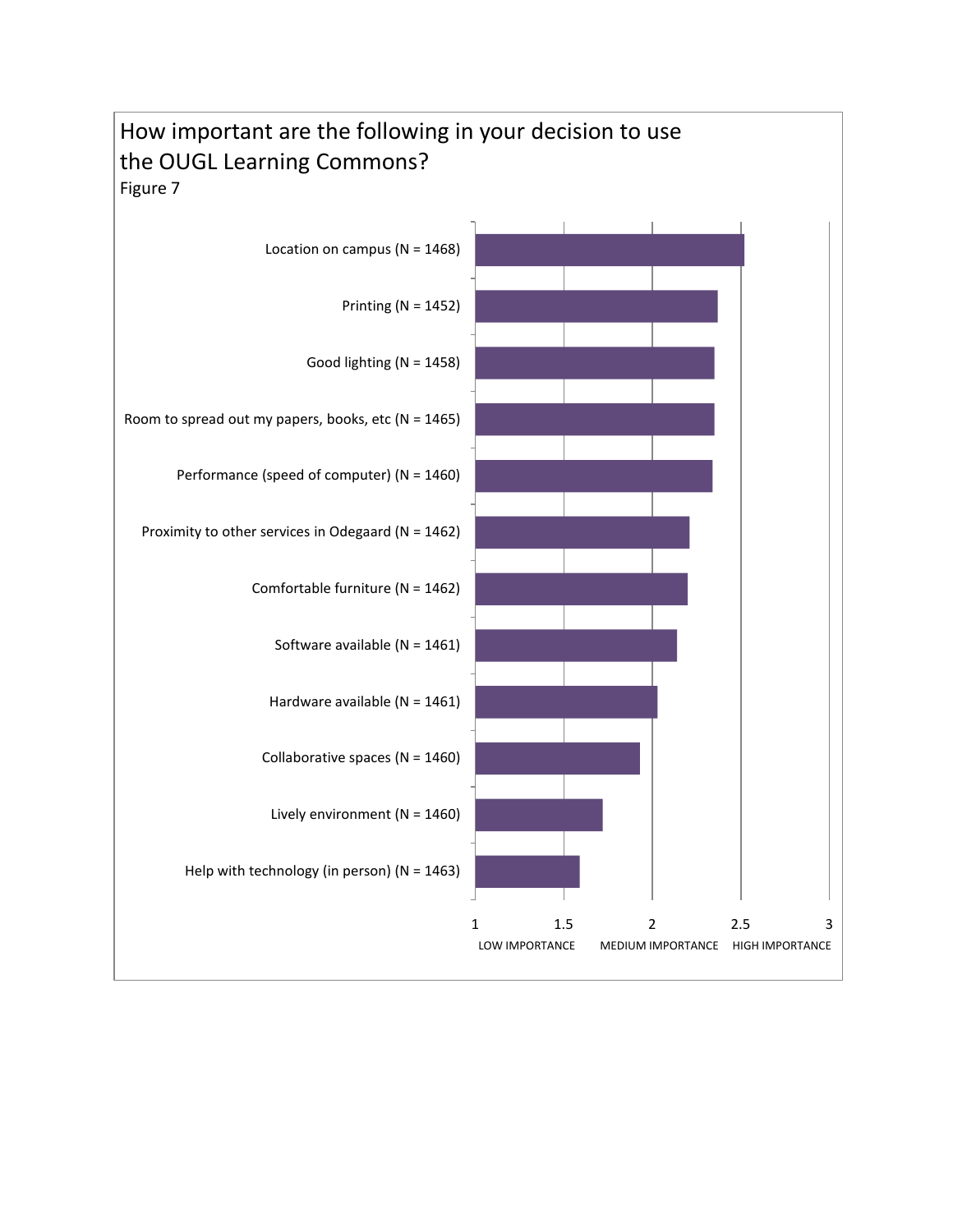

How often do you bring a laptop or netbook with you to the UW campus (excluding dorms)?  $(N = 2936)$ Figure 9

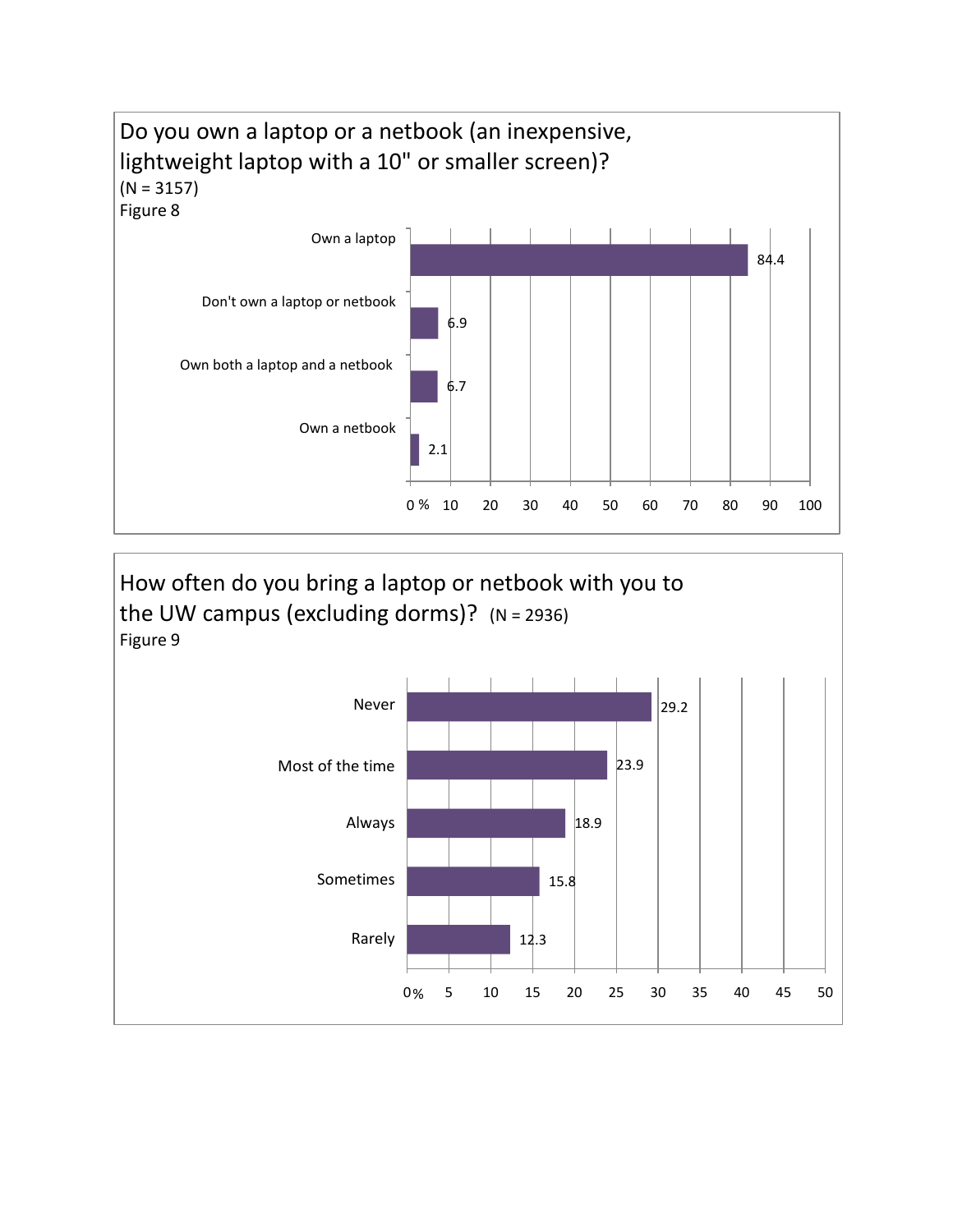